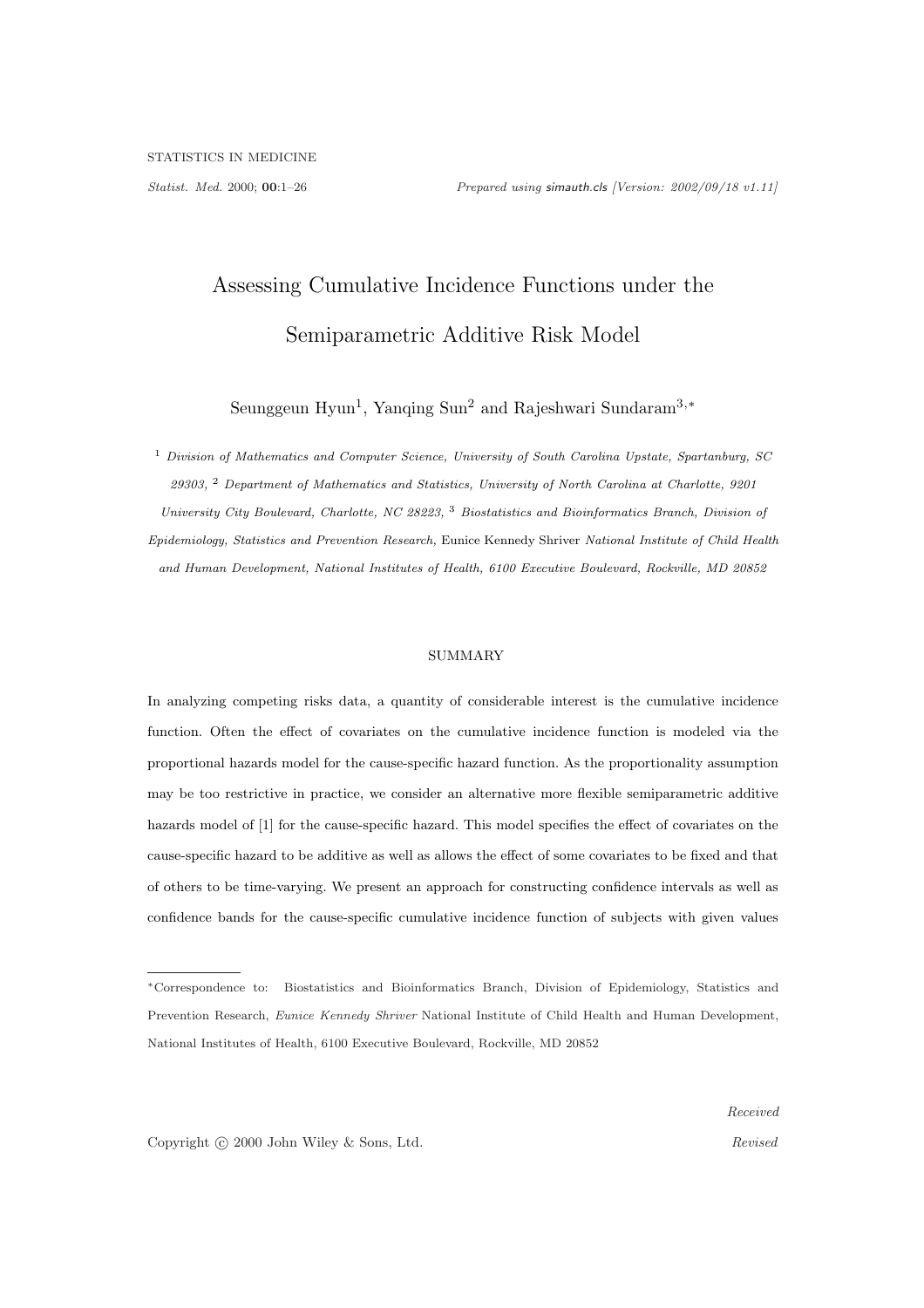#### 2 HYUN, SUN AND SUNDARAM

of the covariates. Furthermore, we also present an approach for constructing confidence intervals and confidence bands for comparing two cumulative incidence functions given values of the covariates. The finite sample property of the proposed estimators is investigated through simulations. We conclude our paper with an analysis of the well-known malignant melanoma data using our method. Copyright °c 2000 John Wiley & Sons, Ltd.

### 1. INTRODUCTION

Competing risks data are typically encountered in medical studies, for example, in studies dealing with time to progression of spontaneous labor, where labor due to medical intervention (example: delivery by cesarean) or membrane rupture leading to labor are treated as other causes. Another example can be found in the well-known malignant melanoma data [2], where patients with malignant melanoma were either at risk to die from malignant melanoma or from other causes. Typically response to a treatment can be classified in terms of failure from disease of interest and/or non-disease related causes. So in competing risks framework, each individual is exposed to  $K$  distinct types of risks and the eventual failure can be attributed to precisely one of the risks. Suppose each subject has an underlying continuous failure time  $\hat{T}$ that may be subject to censoring. The cause of failure  $J \in \{1, \ldots, K\}$  is observed along with covariate information. The cause-specific hazard function for a subject with a covariate vector z is defined by

$$
\lambda_k(t|z) = \lim_{\Delta t \to 0} \frac{1}{\Delta t} P\left(t \leq \tilde{T} < t + \Delta t, J = k|\tilde{T} \geq t, z\right)
$$

for  $k = 1, ..., K$ . The cause-specific hazard function  $\lambda_k(t|z)$  is the instantaneous rate of occurrence of the  $k$ -th failure cause at time  $t$  in the presence of all causes of failure given z. To predict the survival probability of the k-th type of failure time with a particular set of Copyright © 2000 John Wiley & Sons, Ltd. Statist. Med. 2000; 00:1-26 Prepared using simauth.cls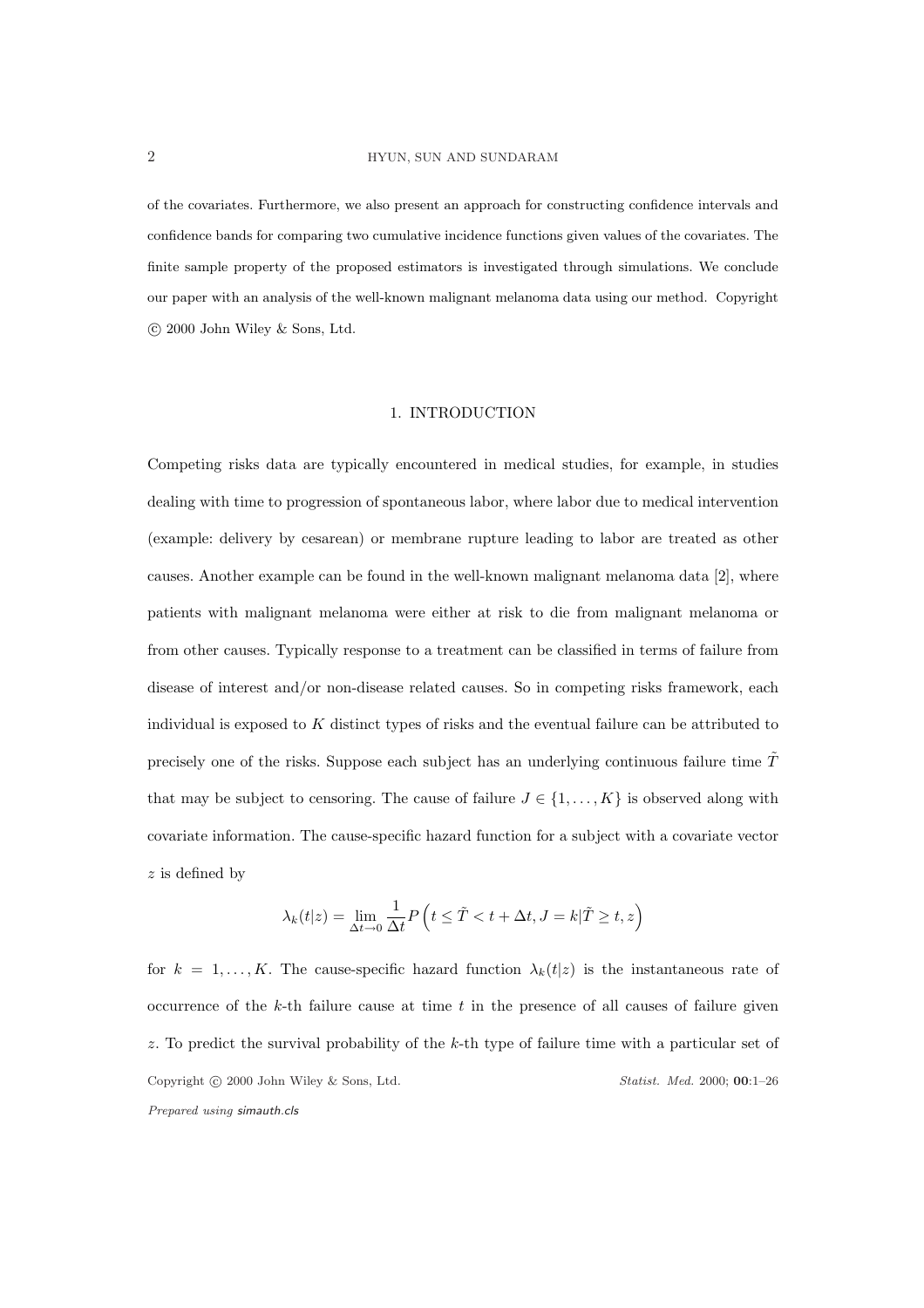covariates z,  $S_k(t|z) = \exp\left(-\int_0^t$  $\int_0^t \lambda_k(u|z) du$  is not meaningful as it has no simple probability interpretation when the competing risks are dependent [3]. The more appropriate function is the cumulative incidence function, defined by

$$
F_k(t|z) = P\left(\tilde{T} \le t, J = k|z\right).
$$

The cumulative incidence function  $F_k(t|z)$  is the probability of a subject failing from cause k at time  $t$  in the presence of all the competing risks given  $z$ .

Note that  $F_k(t|z)$  can be expressed in terms of  $\lambda_l(t|z)$ , where  $l = 1, \ldots, K$ . It is easy to show that

$$
F_k(t|z) = \int_0^t S(u|z)\lambda_k(u|z) du
$$

with the overall survival function  $S(t|z) = \exp\left(-\int_0^t$ 0  $\sum_{l=1}^{K} \lambda_l(u|z) du$ . Thus, it is natural to estimate the cumulative incidence function through the cause-specific hazard function. Typically, one models the effect of covariates using the proportional hazards model ([4], [5]). Cheng et al. have studied the estimation of the cumulative incidence function based on Cox's regression model in a competing risks model [6]. However, the proportionality assumption under the proportional hazards model may be too restrictive in practice. For instance, the proportionality assumption for the malignant melanoma data fails based on the score test provided by [7] (see the numerical section for further details). Thus, it is of interest to investigate alternative approach and an important alternative is the additive risk model.

Shen and Cheng [8] presented an approach to estimating the cumulative incidence function under the additive risk model first proposed by [9]

$$
\lambda_k(t|z) = \lambda_{0k}(t) + z^T \beta_k,\tag{1}
$$

where  $\lambda_{0k}(\cdot)$  is an unspecified baseline hazard function for the k-th failure type and  $\beta_k$  and Copyright © 2000 John Wiley & Sons, Ltd. Statist. Med. 2000; 00:1-26 Prepared using simauth.cls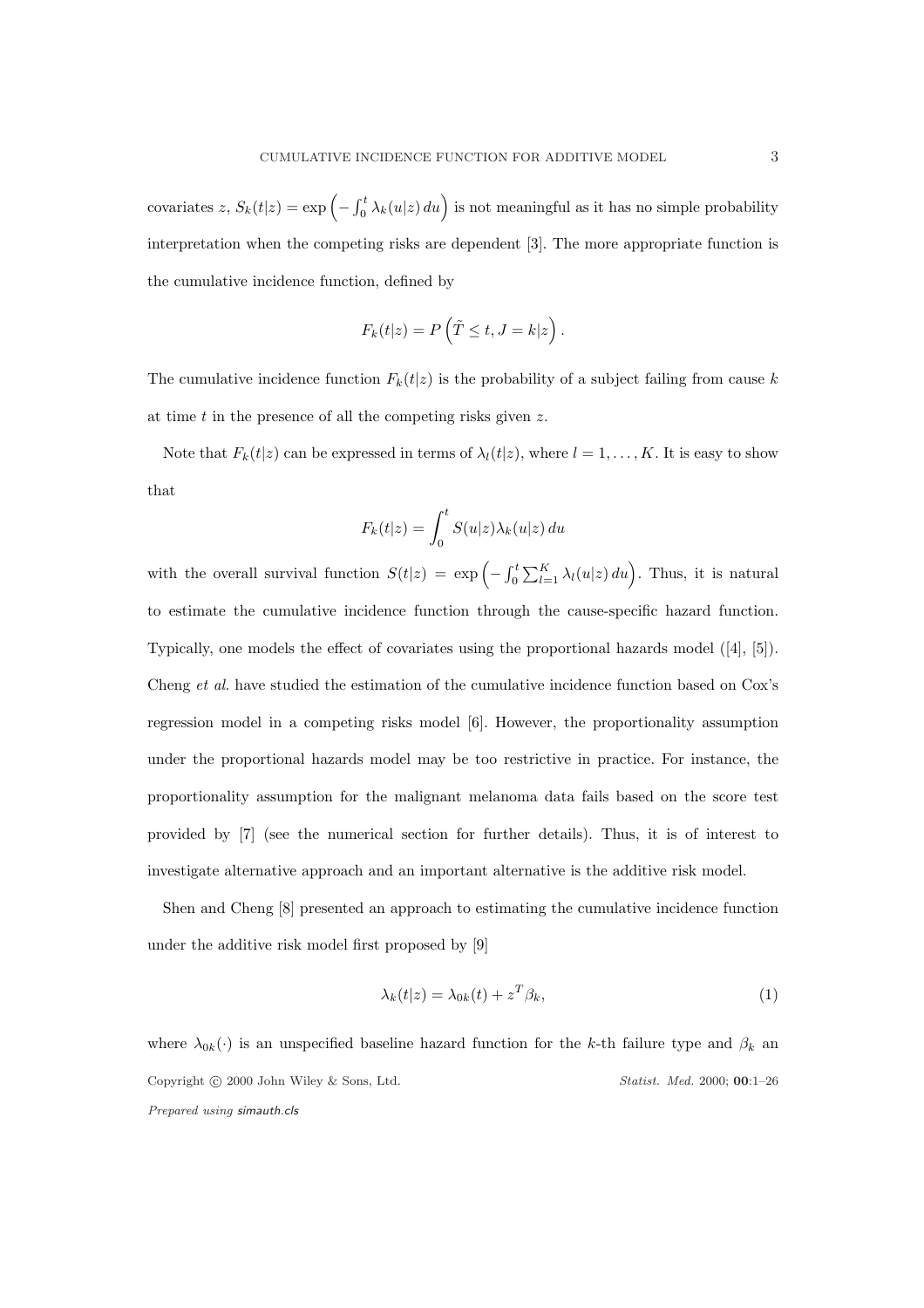#### 4 HYUN, SUN AND SUNDARAM

unknown parameter vector. Often, this model only provides a rough summary of the effect of covariates, because in their model the influence of all the covariates was restricted to be constant, i.e., time-varying effects of covariates cannot be captured by this model. Aalen et al. [10] have considered a fully nonparametric additive model for the cause-specific transition hazards, where the effects of all the covariates are assumed to be time-varying in dealing with Markov chain models.

In many instances in practice, we may know that some of the covariates will have timeconstant effects (for example, demographic characteristics) and some may be suspected to have time-varying effect (for example, treatment). In particular, using the test provided by [11] for checking the time-varying effect or constant effect of a covariate based on the additive model , we found that age and sex have time constant effect, and thickness of the tumor has time-varying effect for the malignant melanoma data. Motivated by this, we study a flexible additive risk model which allows for some covariates to be modeled parametrically and others to be modeled nonparametrically. The suggested approach is to study the semiparametric additive model based on [1] in the competing risks setup which is more appropriate in some applications.

To be specific, under the semiparametric additive risk model the cause-specific hazard function for cause k, given covariates x and z takes the form

$$
\lambda_k(t|x, z) = x^T \alpha_k(t) + z^T \beta_k,
$$

where the covariates are partitioned into  $x$ , a p-dimensional covariate vector with timevarying effects and z, a q-dimensional covariate vector with time constant effects,  $\alpha_k(t)$  is a p-dimensional locally integrable function, and  $\beta_k$  is a q-dimensional regression vector. The first component of  $x$  may be set to 1 to allow for a general baseline hazard. When some Copyright © 2000 John Wiley & Sons, Ltd. Statist. Med. 2000; 00:1-26 Prepared using simauth.cls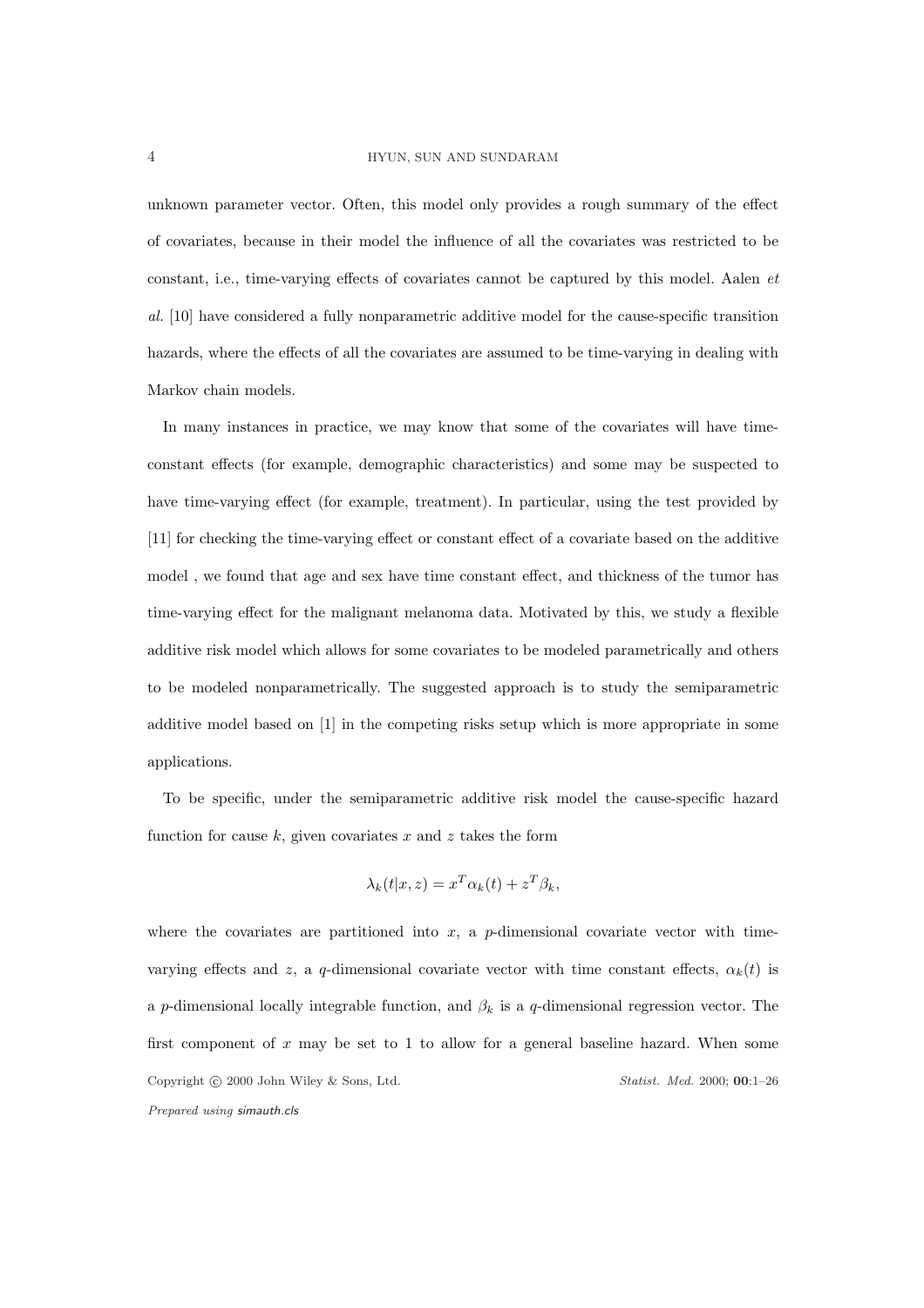covariates are known or anticipated to yield time-varying effects, they will be investigated nonparametrically. In this paper, we present a way to construct confidence interval for the cumulative incidence function for a specific cause given specific value of covariates. We also present an approach to constructing confidence intervals and bands for cumulative incidence functions under semi-parametric additive model. Furthermore, we also propose methods to compare two cumulative incidence functions by constructing confidence interval and band of their ratio or difference.

The paper is structured as follows. In Section 2 we present our methods for constructing confidence intervals and bands for the cumulative incidence function and for the difference and the ratio of two cumulative incidence functions. The finite sample property of the proposed estimators is investigated extensively through simulations in Section 3. In Section 4 we illustrate the proposed method with data from malignant melanoma study. The details of our asymptotic results are made explicit in the Appendix.

#### 2. Estimation of the Cumulative Incidence Functions

Suppose that there are K distinct failure types. Let  $T_{ki}$  be the k-th latent failure time for individual i, where  $k = 1, \ldots, K$  and  $i = 1, \ldots, n$ .  $\tau$  is the end of follow-up. Then, one can only observe  $(T_i, J_i, \delta_i, x_i, z_i)$ , where  $T_i = \min(\tilde{T}_i, C_i)$ ,  $\tilde{T}_i = \min_k \{T_{ki}, k = 1, ..., K\}$  and  $(x_i, z_i)$ are covariates for the *i*-th subject. Here,  $J_i$  is the failure type indicator  $(J_i = k \text{ if } \tilde{T}_i = T_{ki}), \delta_i$ is the censoring indicator ( $\delta_i = 1$  if  $\tilde{T}_i$  is observed and 0 otherwise), and  $C_i$  is the independent censoring variable. We assume that  $T_{ki}$  does not equal  $T_{li}$  for  $k \neq l, k, l = 1, ..., K$ . In this paper, we assume that the cause-specific hazard function for  $T_{ki}$ , given covariates  $x_i$  and  $z_i$  is Copyright © 2000 John Wiley & Sons, Ltd. Statist. Med. 2000; 00:1-26 Prepared using simauth.cls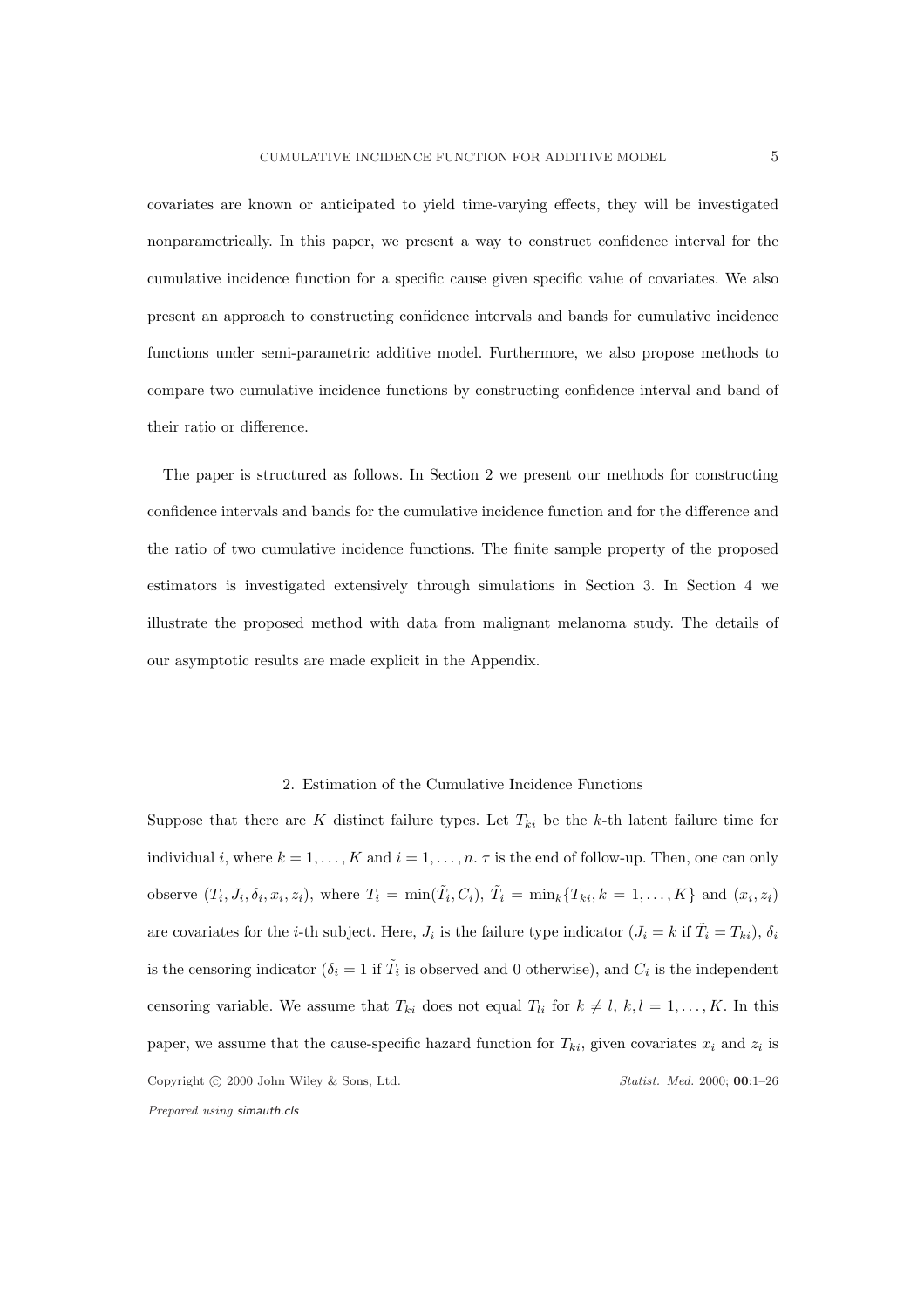modeled by

$$
\lambda_{ki}(t|x_i, z_i) = x_i^T \alpha_k(t) + z_i^T \beta_k,
$$
\n(2)

for  $k \in \{1, 2, \dots, K\}$ . Let  $Y_i(t) = I(T_i \geq t)$  indicate the at-risk process of the *i*-th individual, where  $I(\cdot)$  is the indicator function. We organize the covariates into design matrices

$$
X(t) = (Y_1(t)x_1,..., Y_n(t)x_n)^T
$$
 and  $Z(t) = (Y_1(t)z_1,..., Y_n(t)z_n)^T$ .

Let  $\delta_{ki} = \delta_i I(J_i = k)$ . Then  $N_{ki}(t) = \delta_{ki} I(T_i \leq t)$  indicates whether an event of type k has been observed by time  $t$  for individual  $i$ . Let

$$
N_k(t) = (N_{k1}(t), \ldots, N_{kn}(t))^T
$$
 and  $\lambda_k(t) = (\lambda_{k1}(t), \ldots, \lambda_{kn}(t))^T$ 

be the n-dimensional counting process and its intensity. Denote by  $\omega_k(t)$ , an  $n \times n$  matrix given by  $diag\{1/\lambda_{k1}, \ldots, 1/\lambda_{kn}\}\$  for  $k \in \{1, \ldots, K\}$ . Estimation of (2) for the cause-specific function can be carried out by using the estimation procedures proposed in [1]. Each  $\beta_k$  and the cumulative time-varying effect  $A_k(t) = \int_0^t \alpha_k(u) du$ ,  $k = 1, ..., K$  can be consistently estimated by  $\widehat{\beta}_k$  and  $\widehat{A}_k(t)$ , while treating all the failure time  $T_i$  with  $J_i \neq k$  as censored observation. To be specific,

$$
\widehat{\beta}_k = \left[ \int_0^{\tau} Z^T(t) H_k(t) Z(t) dt \right]^{-1} \int_0^{\tau} Z^T(t) H_k(t) dN_k(t)
$$

and

$$
\widehat{A}_k(t) = \int_0^t X_k^-(u) \left( dN_k(u) - Z(u) \widehat{\beta}_k du \right),
$$

where  $H_k(t) = \omega_k(t) - \omega_k(t) X(t) W_k(t)^{-1} X^T(t) \omega_k(t)$ ,  $X_k^-(t) = W_k(t)^{-1} X^T(t) \omega_k(t)$ , and  $W_k(t) = X^T(t)\omega_k(t)X(t).$ 

However, the above estimates involve the weight function  $\omega_k(t)$ . As suggested in [1], one can replace  $\omega_k(t)$  by an identity matrix and calculate the estimates for  $\beta_k$  and  $A_k(\cdot)$  and use them to estimate the weight matrix  $\omega_k(\cdot)$  and calculate the consistent estimates  $\hat{\beta}_k$  and  $\widehat{A}_k(\cdot)$ . Copyright © 2000 John Wiley & Sons, Ltd. Statist. Med. 2000; 00:1-26 Prepared using simauth.cls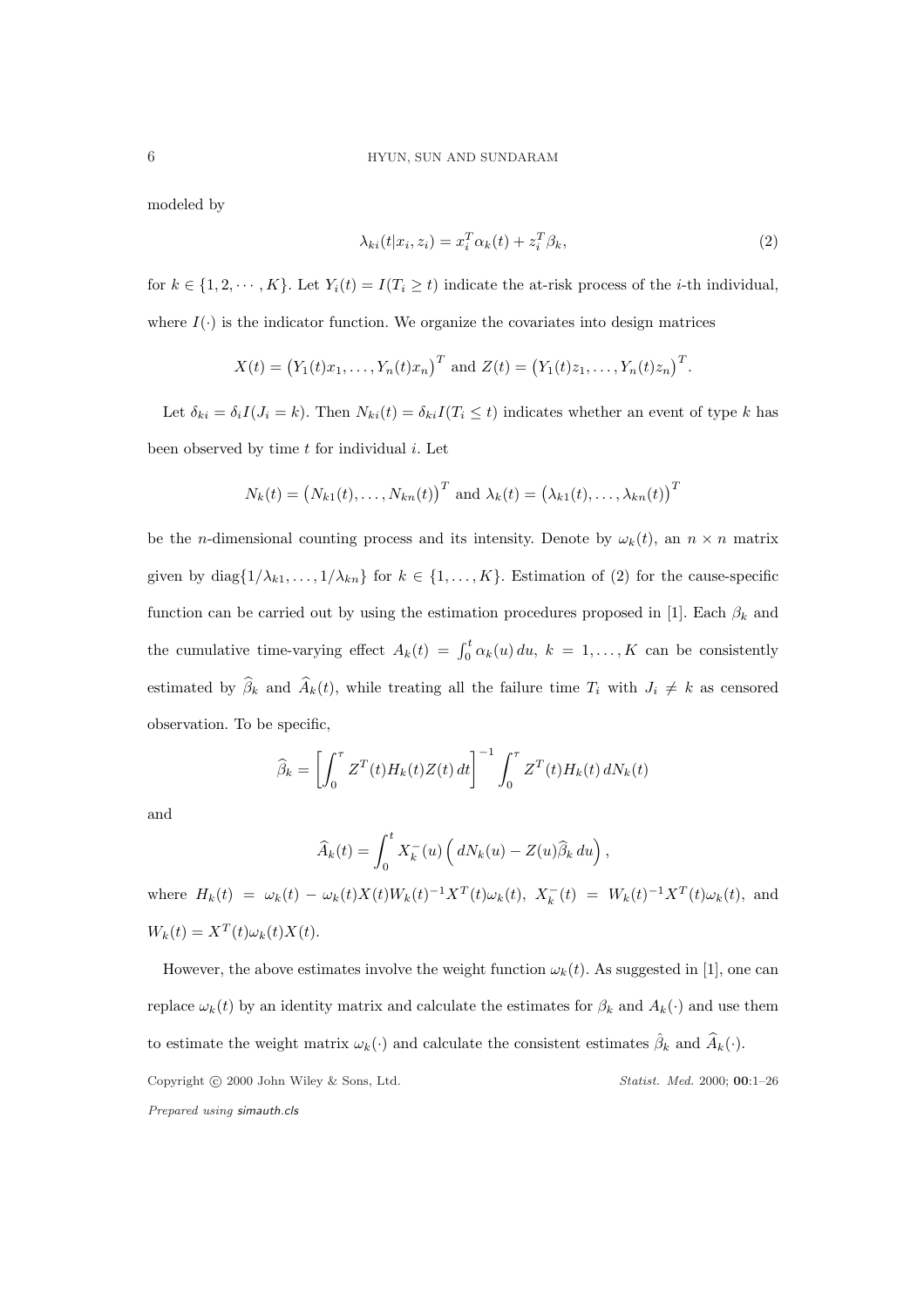By combining these we can consistently estimate the cumulative incidence function for the cause 1, for example, with a particular set of covariates  $x_0$  and  $z_0$  by

$$
\widehat{F}_1(t|x_0, z_0) = \int_0^t \widehat{S}(u|x_0, z_0) d\widehat{\Lambda}_1(u|x_0, z_0)
$$

where  $\widehat{S}(t|x_0, z_0) = \exp\left(-\sum_{k=1}^K \widehat{\Lambda}_k(t|x_0, z_0)\right)$ ´ is an estimator of the overall survival probability  $S(t|x_0, z_0)$  and  $\widehat{\Lambda}_k$  is the estimator of the cumulative cause-specific hazard function  $\widehat{\Lambda}_k(t|x_0, z_0) = \int_0^t x_0^T d\widehat{A}_k(u) + tz_0^T \widehat{\beta}_k$ . We next present our approach for constructing confidence interval and confidence band for a specific cause-k cumulative incidence function conditional on specific values of the covariate.

# 2.1. Confidence interval (band) for a specific cumulative incidence function

In the Appendix, we show that  $\sqrt{n}$  $\overline{a}$  $\widehat{F}_1(t|x_0, z_0) - F_1(t|x_0, z_0)$ ´ is asymptotically equivalent to a sum of square integrable martingales  $U_1(t|x_0, z_0)$  given by

$$
U_{1}(t|x_{0}, z_{0})
$$
\n
$$
= \frac{1}{\sqrt{n}} \sum_{i=1}^{n} \epsilon_{1i}(t|x_{0}, z_{0})
$$
\n
$$
= \frac{1}{\sqrt{n}} \sum_{i=1}^{n} \left\{ \int_{0}^{t} S(u|x_{0}, z_{0}) x_{0}^{T} (n^{-1}W_{1}(u))^{-1} \omega_{1i}(u)x_{i} dM_{1i}(u) - \int_{0}^{t} S(u|x_{0}, z_{0}) x_{0}^{T} X_{1}^{-}(u) Z(u) duc_{1}^{-1} D_{1i} - \int_{0}^{t} S(u|x_{0}, z_{0}) duz_{0}^{T} C_{1}^{-1} D_{1i} - \sum_{k=1}^{K} \left( \int_{0}^{t} F_{1}^{C}(t, u) x_{0}^{T} (n^{-1}W_{k}(u))^{-1} \omega_{ki}(u)x_{i} dM_{ki}(u) - \int_{0}^{t} F_{1}^{C}(t, u) x_{0}^{T} \omega_{k}(u) X^{-}(u) Z(u) duc_{k}^{-1} D_{ki} - \int_{0}^{t} F_{1}^{C}(t, u) duz_{0}^{T} C_{k}^{-1} D_{ki} \right\},
$$
\n(3)

Copyright © 2000 John Wiley & Sons, Ltd. Statist. Med. 2000; 00:1-26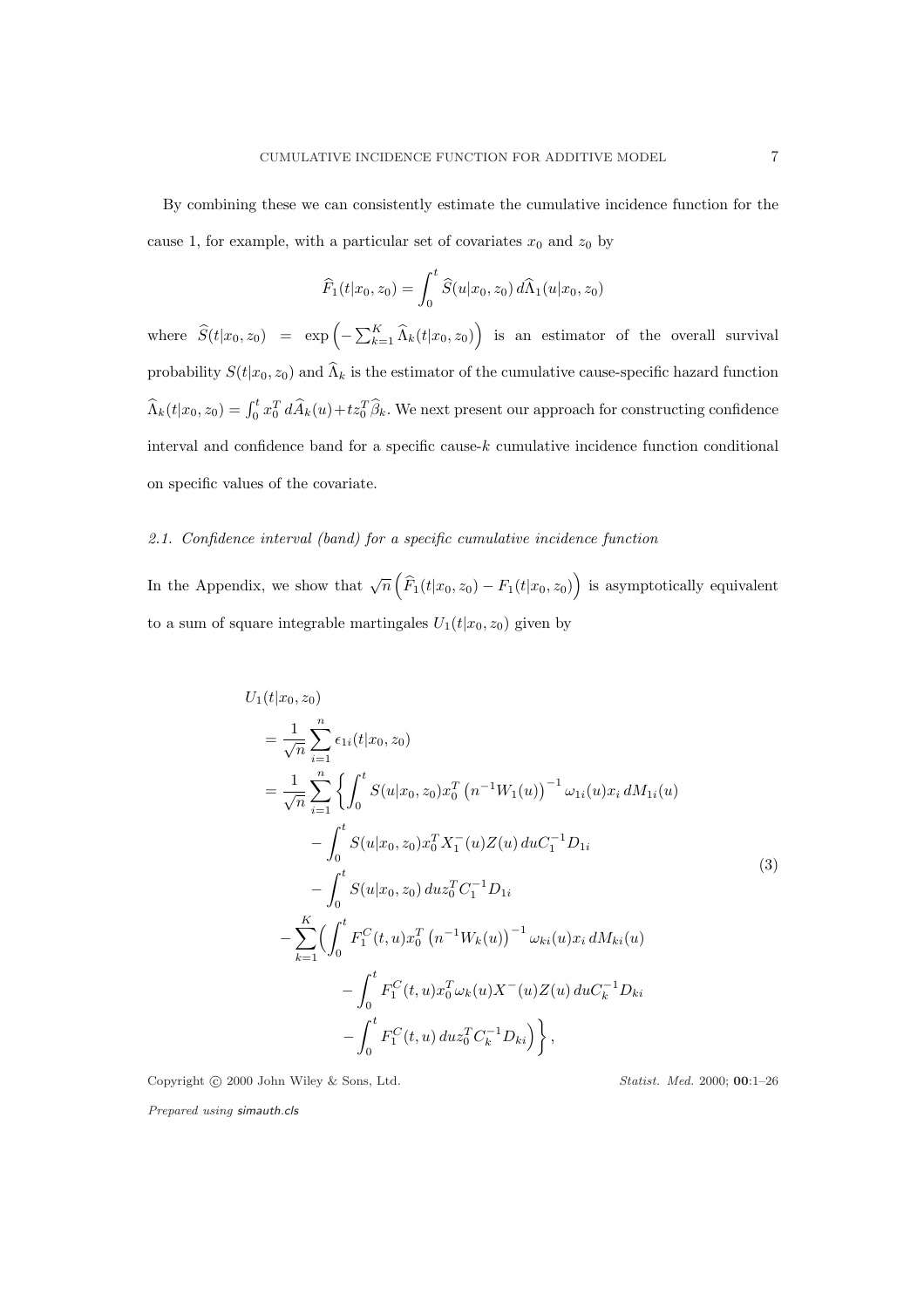where

$$
F_k^C(t, u) = F_k(t|x_0, z_0) - F_k(u|x_0, z_0)
$$
  
\n
$$
C_k = \frac{1}{n} \int_0^{\tau} Z^T(t) H_k(t) Z(t) dt
$$
  
\n
$$
D_{ki} = \int_0^{\tau} \{z_i \omega_{ki}(t) - Z^T(t) \omega_k(t) X(t) W_k(t)^{-1} \omega_{ki}(t) x_i\} dM_{ki}(t)
$$
  
\n
$$
M_{ki}(t) = N_{ki}(t) - \int_0^t Y_i(u) \{x_i^T \alpha_k(u) + z_i^T \beta_k\} du
$$

for  $k \in \{1, 2, ..., K\}$  and  $i = 1, 2, ..., n$ . Furthermore using the martingale central limit theorem, it converges in distribution to a Gaussian process. The martingale representation of  $U_1(t|x_0, z_0)$  can also be used to construct a consistent estimator of the asymptotic variance function. The variance function at time  $t$  can be consistently estimated by

$$
\widehat{\sigma}_1^2(t|x_0, z_0) = \frac{1}{n} \sum_{i=1}^n (\widehat{\epsilon}_{1i}(t|x_0, z_0))^2
$$

obtained by replacing all the terms with their empirical version and the parameters  $\beta_k$  and  $A_k$  by their consistent estimates  $\widehat{\beta}_k$  and  $\widehat{A}_k.$ 

Next, combining the asymptotic normality of  $\widehat{F}_1(t|x_0, z_0)$  and the consistent estimator  $\hat{\sigma}_1^2(t|x_0, z_0)$  for the asymptotic variance, we can construct an  $(1-\alpha) \times 100\%$  confidence interval for  $F_1(t; x_0, z_0)$  as follows:

$$
g^{-1}\left(g(\widehat{F}_1(t|x_0,z_0))\pm n^{-1/2}g'(\widehat{F}_1(t|x_0,z_0))\widehat{\sigma}_1(t|x_0,z_0)z_{\alpha/2}\right),\,
$$

where g is a smooth function chosen such that it retains the range of the distribution  $F_1$ , g' its continuous derivative and  $g^{-1}$  denotes the inverse function of g. Typically, the transformation g is chosen for constructing confidence interval for distributions so as to retain their range as well as to improve the coverage probability. Observe that using the functional delta method, the asymptotic normality of  $g(\widehat{F}_1(t|x_0, z_0))$  follows from that of  $\widehat{F}_1(t|x_0, z_0)$ , but with asymptotic variance given by  $(g'(F_1(t|x_0,z_0)))^2 \sigma_1^2(t|x_0,z_0)$ .

Copyright © 2000 John Wiley & Sons, Ltd. Statist. Med. 2000; 00:1-26 Prepared using simauth.cls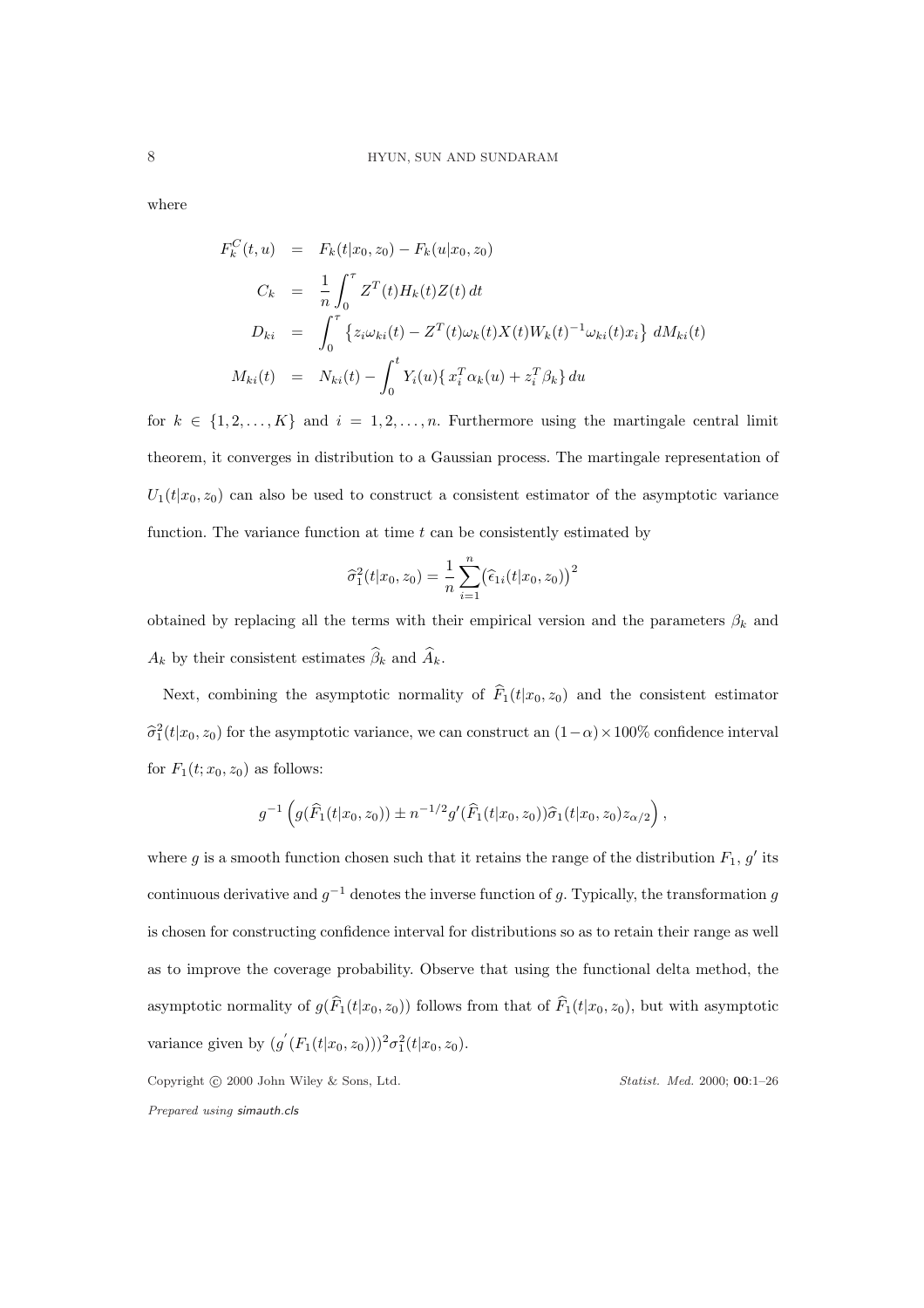Another quantity of interest is the confidence band for the cumulative incidence function. However, in order to construct an  $(1-\alpha) \times 100\%$  confidence band for  $F_1(t|x_0, z_0)$  simultaneously for  $t \in [0, \tau]$ , we need to investigate the distribution of the supremum of the process  $U_1(t|x_0, z_0), 0 \le t \le \tau$ . This is analytically challenging as  $U_1$  does not have an independent increment structure. Alternatively, we adapt the general procedure suggested by [7] to get an approximation of the distribution of the process  $U_1$ . We approximate the distribution of  $U_1(t|x_0, z_0)$  by a zero-mean Gaussian process, denoted by  $\widehat{U}_1(t|x_0, z_0)$ , whose distribution can be easily generated through simulations. We replace  $\{M_{ki}(t)\}\$ in (3) with  $\{N_{ki}(t)G_i\}$ , and the other unknown quantities in (3) with their respective sample estimators to yield  $\widehat{U}_1(t|x_0, z_0)$ , where  $\{G_i : i = 1, ..., n\}$  are independent standard normal variables. The asymptotic equivalence of  $U_1(t|x_0, z_0)$  and  $\hat{U}_1(t|x_0, z_0)$  is established by the fact that

$$
E\{M_{ki}(t)\} = 0, \quad Var\{M_{ki}(t)\} = E\{N_{ki}(t)\}.
$$

To approximate the distribution of  $U_1(t|x_0, z_0)$ , we simply obtain a large number, say M, of realizations from  $\widehat{U}_1(t|x_0, z_0)$  by repeatedly generating random samples  $\{G_i\}$ , while fixing the data  $\{(T_i, \delta_{ki}, x_i, z_i) : k = 1, \ldots, K, i = 1, \ldots, n\}$  at their observed values.

An  $(1 - \alpha) \times 100\%$  confidence band for  $F_1(t|x_0, z_0)$  on  $[t_1, t_2]$  is given by

$$
\widehat{F}_1(t|x_0, z_0) \pm n^{-1/2} c_\alpha \widehat{\sigma}_1(t|x_0, z_0),
$$

where the cutoff value  $c_{\alpha}$  is given by

$$
P\bigg[\sup_{t_1 \le t \le t_2} |\widehat{U}_1(t|x_0, z_0)/\widehat{\sigma}_1(t|x_0, z_0)| > c_{\alpha}\bigg] = \alpha
$$

which can be estimated through replicates of  $\widehat{U}_1(t|x_0, z_0)$  given the observed data. Here  $t_1$  and  $t_2$   $(t_1 < t_2)$  can be any time points between  $(0, t_0)$ , where  $t_0 = \inf\{t : EY_1(t) = 0\}.$ Copyright © 2000 John Wiley & Sons, Ltd. Statist. Med. 2000; 00:1-26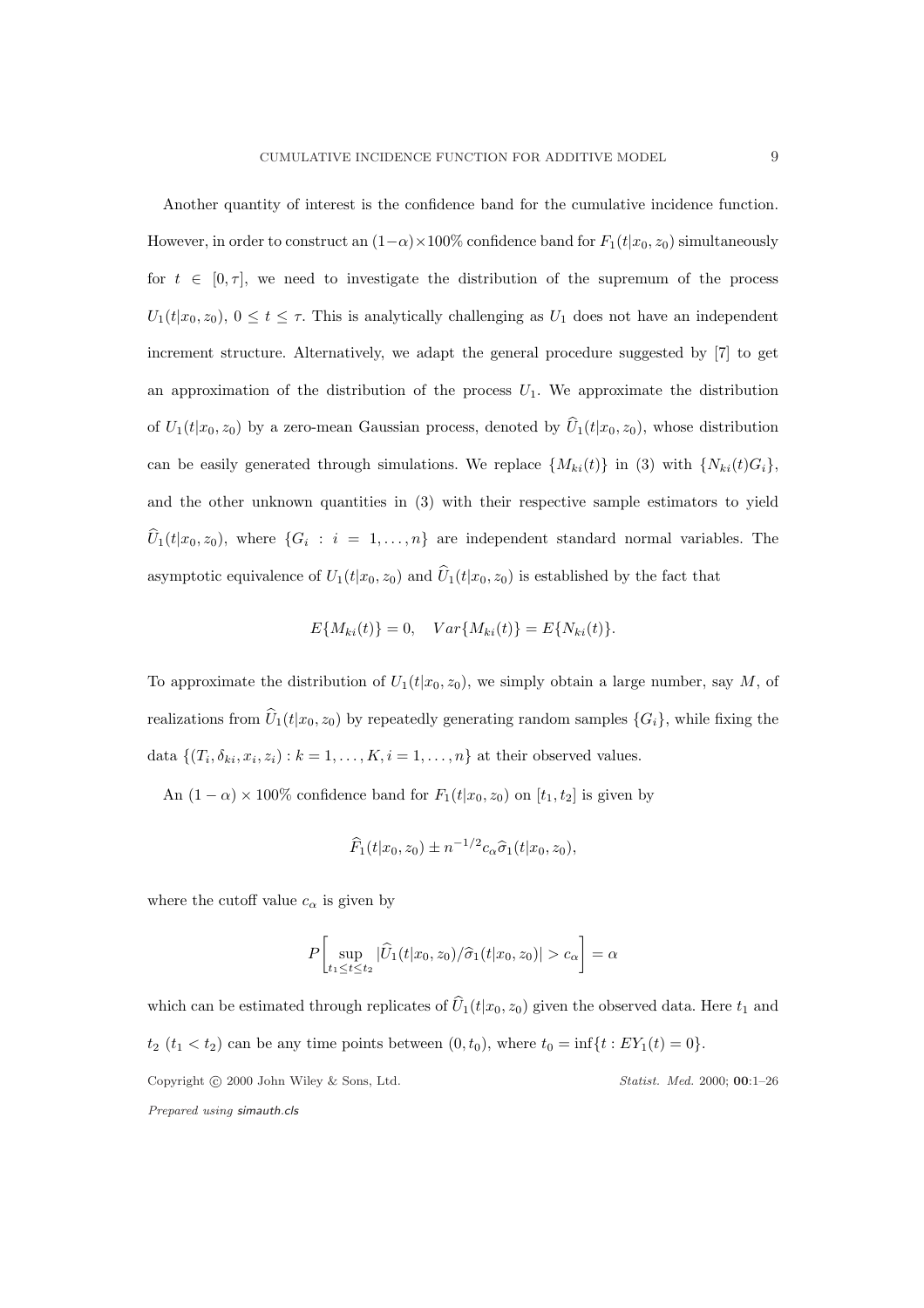#### 2.2. Comparison of two cumulative incidence functions

In many practical situations, one is interested in comparing cumulative incidence functions for a specific cause given two different values of covariates or comparing cumulative incidence functions for two different causes given a specific value of the covariate. For instance in malignant melanoma data, the difference in cumulative incidence functions for malignant melanoma between females and males measures the difference in the probability of dying from malignant melanoma between females and males. Similarly, the difference between cumulative incidence functions at different values of tumor thickness shows how the probability of dying from malignant melanoma is changed by tumor thickness. While the difference of two cumulative incidence functions measures additional probability of survival/dying from a cause, the ratio shows a relative rate of survival/dying from a cause at two different covariate values.

We begin by presenting a way to compare cumulative incidence functions for  $k$ -th cause, say, the first cause given two different values for covariates  $(x, z) = (x_1, z_1)$  and  $(x, z) = (x_2, z_2)$ . We will first present the method for calculating the confidence interval and confidence band for their ratio. Using the consistency of  $\widehat{F}_k$  and boundedness in probability of  $\sqrt{n}$ ¡  $F_k(t|x,z)$  –  $F_k(t|x,z)$ ¢ for  $t \in [0, \tau]$  established in previous section, it follows that

$$
\sqrt{n}\left(\frac{\widehat{F}_1(t|x_1,z_1)}{\widehat{F}_1(t|x_2,z_2)} - \frac{F_1(t|x_1,z_1)}{F_1(t|x_2,z_2)}\right) \approx \frac{1}{F_1(t|x_2,z_2)}\sqrt{n}(\widehat{F}_1(t|x_1,z_1) - F_1(t|x_1,z_1)) -\frac{F_1(t|x_1,z_1)}{F_1^2(t|x_2,z_2)}\sqrt{n}(\widehat{F}_1(t|x_2,z_2) - F_1(t|x_2,z_2)),
$$

where  $\approx$  denotes asymptotic equivalence. For notational simplicity, we denote by  $a(t)$  =  $1/F_1(t|x_2, z_2)$  and by  $b(t) = F_1(t|x_1, z_1)/F_1^2(t|x_2, z_2)$ . Using similar arguments as in (3), it follows that  $\sqrt{n}$  $\overline{a}$  $\widehat{F}_1(t|x_1, z_1)/\widehat{F}_1(t|x_2, z_2) - F_1(t|x_1, z_1)/F_1(t|x_2, z_2)$ ´ is asymptotically Copyright © 2000 John Wiley & Sons, Ltd. Statist. Med. 2000; 00:1-26 Prepared using simauth.cls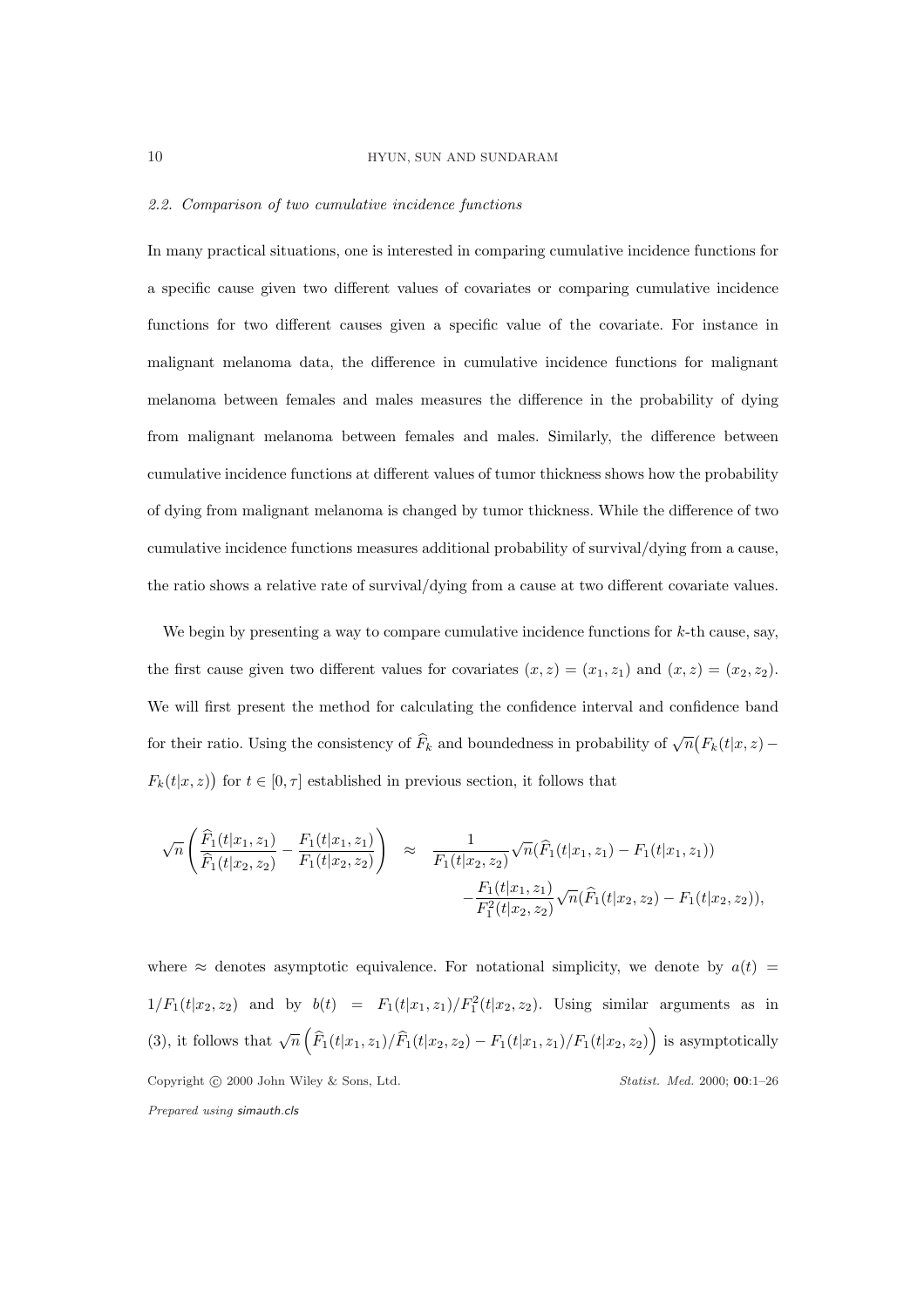equivalent to a sum of square integrable martingales given by

$$
\widetilde{U}(t|x_1, z_1, x_2, z_2)
$$
\n
$$
= \frac{1}{\sqrt{n}} \sum_{i=1}^n \widetilde{\epsilon}_i(t|x_1, z_1, x_2, z_2)
$$
\n
$$
= \frac{1}{\sqrt{n}} \sum_{i=1}^n \left\{ \int_0^t (a(u)S(u|x_1, z_1)x_1 - b(u)S(u|x_2, z_2)x_2)^T (n^{-1}W_1(u))^{-1} \omega_{1i}(u)x_i dM_{1i}(u) \right\}
$$
\n
$$
- \int_0^t (a(u)S(u|x_1, z_1)x_1 - b(u)S(u|x_2, z_2)x_2)^T X_1^-(u)Z(u) duc_1^{-1}D_{1i}
$$
\n
$$
- \int_0^t (a(u)S(u|x_1, z_1)z_1 - b(u)S(u|x_2, z_2)z_2)^T duc_1^{-1}D_{1i}
$$
\n
$$
- \sum_{k=1}^K \left( \int_0^t (a(u)F_1^C(t, u|x_1, z_1)x_1 - b(u)F_1^C(t, u|x_2, z_2)x_2)^T (n^{-1}W_k(u))^{-1} \omega_{ki}(u)x_i dM_{ki}(u) \right.
$$
\n
$$
- \int_0^t (a(u)F_1^C(t, u|x_1, z_1)x_1 - b(u)F_1^C(t, u|x_2, z_2)x_2)^T X_k^-(u)Z(u) duc_k^{-1}D_{ki}
$$
\n
$$
- \int_0^t (a(u)F_1^C(t, u|x_1, z_1)z_1 - b(u)F_1^C(t, u|x_2, z_2)z_2)^T duc_k^{-1}D_{ki}) \right\},
$$
\n(4)

where  $F_1^C(t, u|x_1, z_1) = F_1(t|x_1, z_1) - F_1(u|x_1, z_1), F_1^C(t, u|x_2, z_2) = F_1(t|x_2, z_2) - F_1(u|x_2, z_2),$  $C_k, \omega_k$  and  $D_{ki}$  are defined in Section 2.1. Using the martingale central limit theorem, the above process converges in distribution to a Gaussian process. Furthermore, using the i.i.d. representation of  $\tilde{U}(t|x_1, z_1, x_2, z_2)$  we can construct a consistent estimator of the asymptotic variance function. The variance function at time  $t$  can be consistently estimated by

$$
\widehat{\sigma}^{2}(t|x_{1}, z_{1}, x_{2}, z_{2}) = \frac{1}{n} \sum_{i=1}^{n} (\widehat{\tilde{\epsilon}}_{i}(t|x_{1}, z_{1}, x_{2}, z_{2}))^{2}
$$
(5)

obtained by replacing all the terms in (4) with their empirical version and  $F_k(t, x_i, z_i)$  by their consistent estimator  $\widehat{F}_k(t, x_i, z_i)$  and the parameters  $\beta_k$  and  $A_k$  by their consistent estimates  $\widehat{\beta}_k$  and  $\widehat{A}_k$ .

Next, to construct an  $(1 - \alpha) \times 100\%$  confidence band for  $F_1(t|x_1, z_1)/F_1(t|x_2, z_2)$  for Copyright © 2000 John Wiley & Sons, Ltd. Statist. Med. 2000; 00:1-26 Prepared using simauth.cls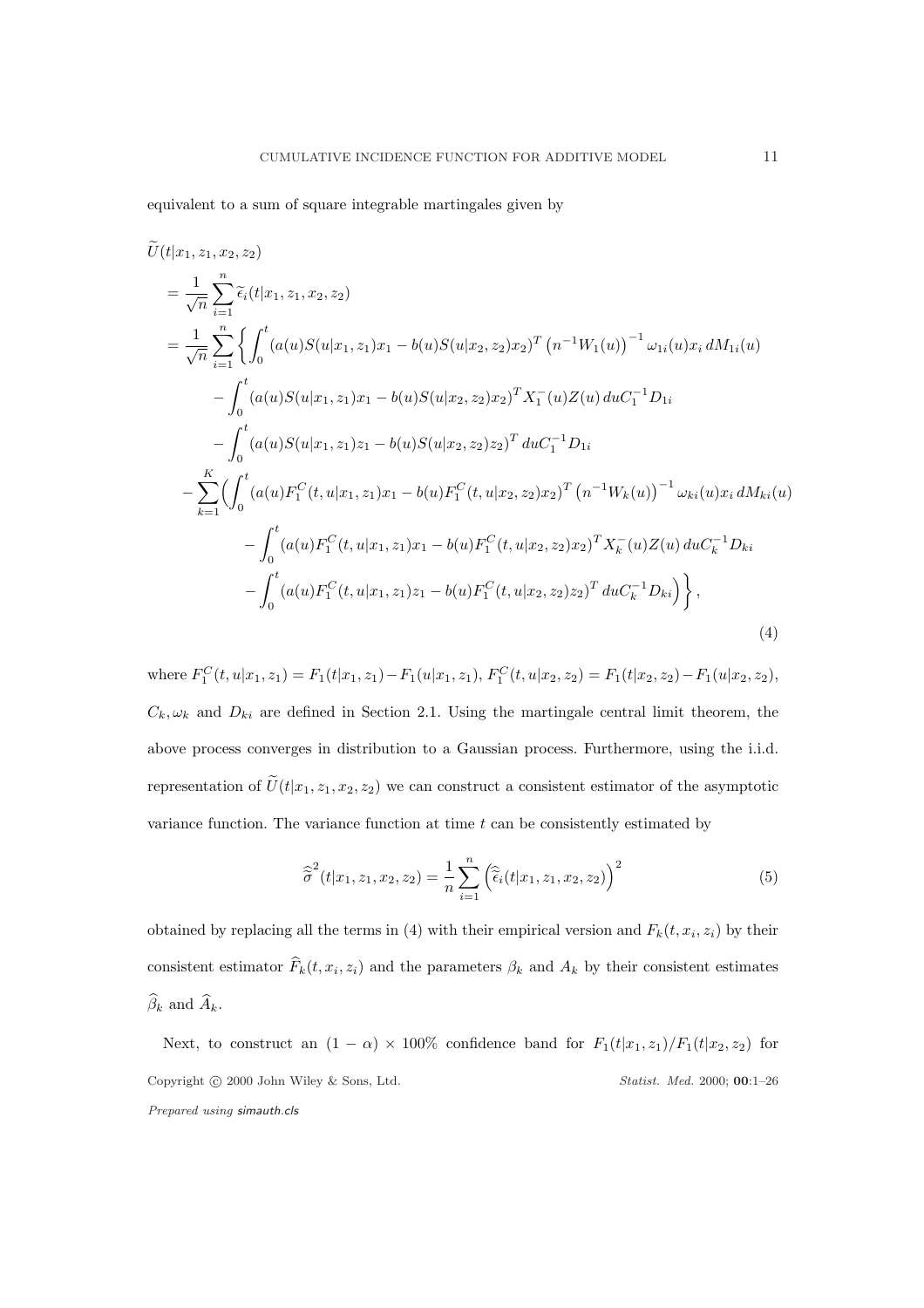$t \in [t_1, t_2]$ , we propose a Gaussian multiplier approach. Let

$$
\widehat{\widetilde{U}}(t|x_1,z_1,x_2,z_2)=\frac{1}{\sqrt{n}}\sum_{i=1}^n\widehat{\widetilde{\epsilon}_i}(t|x_1,z_1,x_2,z_2)G_i,
$$

where  $\{G_i : i = 1, \ldots, n\}$  are independent standard normal random variable. Observe that  $\hat{U}(t|x_1, z_1, x_2, z_2)$  is asymptotically equivalent to  $\tilde{U}(t|x_1, z_1, x_2, z_2)$ . We can construct an  $(1 - \alpha) \times 100\%$  confidence band for the ratio  $F_1(t|x_1, z_1)/F_1(t|x_2, z_2)$  on  $[t_1, t_2]$  as follows:

$$
\frac{\widehat{F}_1(t|x_1, z_1)}{\widehat{F}_1(t|x_2, z_2)} \pm n^{-1/2} c_\alpha \widehat{\widetilde{\sigma}}(t|x_1, z_1, x_2, z_2),
$$

where the cut-off value  $c_{\alpha}$  given by

$$
P\bigg[\sup_{t_1\leq t\leq t_2}|\widehat{\widetilde{U}}(t|x_1,z_1,x_2,z_2)/\widehat{\widetilde{\sigma}}(t|x_1,z_1,x_2,z_2)|>c_{\alpha}\bigg]=\alpha.
$$

The cut-off value can be estimated by approximating the distribution of  $\tilde{U}(t|x_1, z_1, x_2, z_2)$ by obtaining a large number of realizations of  $\hat{U}(t|x_1, z_1, x_2, z_2)$  given the observed data by repeatedly generating random samples of  $\{G_i : i = 1, \ldots, n\}.$ 

Similarly, we can construct confidence interval and confidence band for the difference between cumulative incidence functions for a specific cause-k given different values of covariates, i.e., for  $F_k(t|x_1, z_1) - F_k(t|x_2, z_2)$ . Notice that

$$
\sqrt{n}\left(\widehat{F}_1(t|x_1,z_1)-F_1(t|x_1,z_1)\right)-\sqrt{n}\left(\widehat{F}_1(t|x_2,z_2)-F_1(t|x_2,z_2)\right)
$$

is asymptotically equivalent to  $\frac{1}{\sqrt{n}}$  $\sum_{i=1}^{n} \tilde{\epsilon}_i(t|x_1, z_1, x_2, z_2)$  with  $a(t) = b(t) = 1$  for all  $t \in [0, t_0]$ . Hence, an  $(1-\alpha) \times 100\%$  confidence interval and confidence band in  $t \in [t_1, t_2]$  for the difference can be constructed as

$$
(\widehat{F}_1(t|x_1,z_1) - \widehat{F}_1(t|x_2,z_2)) \pm n^{-1/2} c_{\alpha} \widehat{\tilde{\sigma}}(t|x_1,z_1,x_2,z_2),
$$

where  $c_{\alpha}$  and  $\hat{\tilde{\sigma}}(\cdot)$  can be calculated as mentioned above with  $a(t) = 1$  and  $b(t) = 1$  for  $t \in [0, t_0]$  with  $t_0 = \inf\{t : EY_1(t) = 0\}.$ 

Copyright © 2000 John Wiley & Sons, Ltd. Statist. Med. 2000; 00:1-26 Prepared using simauth.cls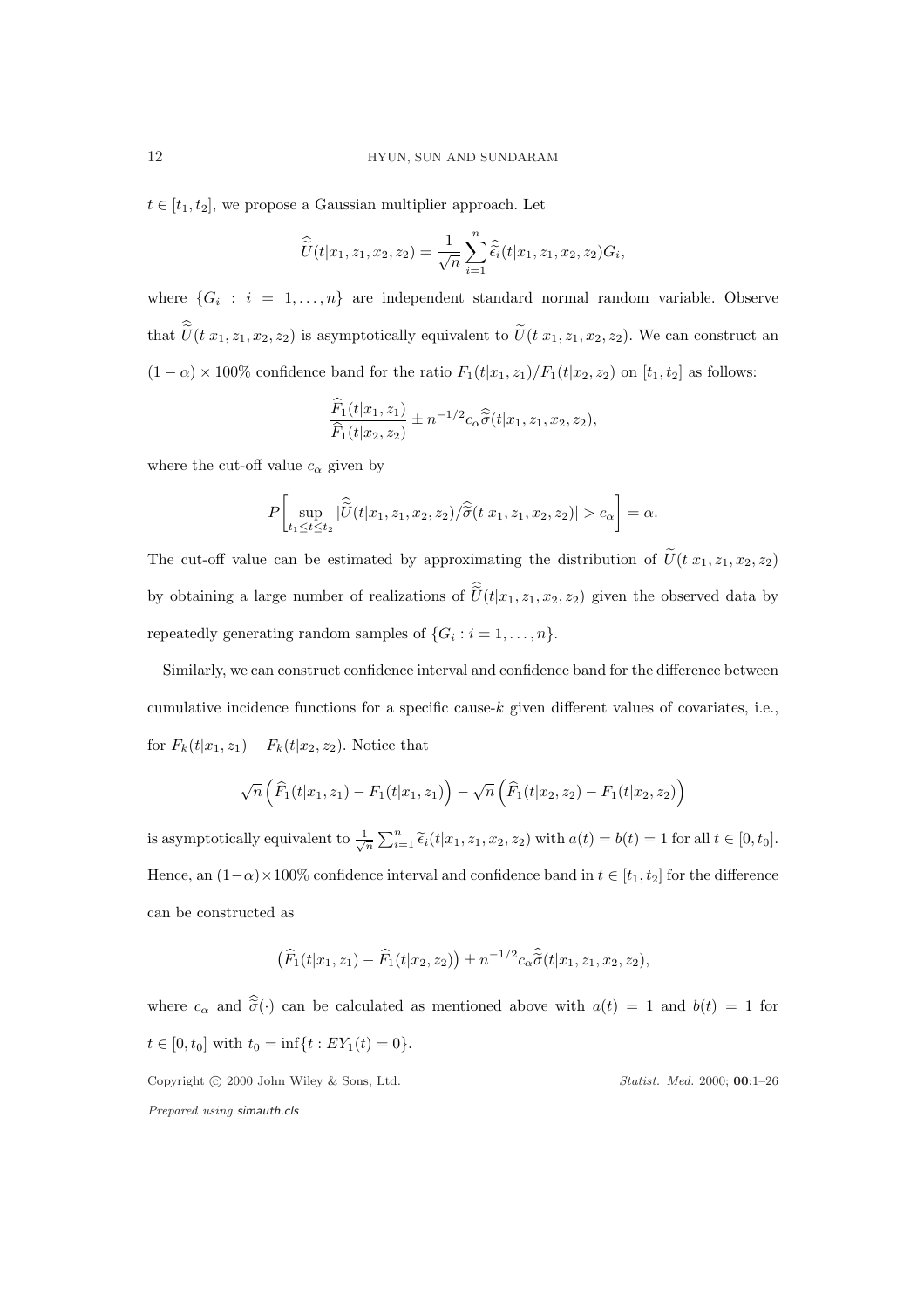Next, we discuss constructing confidence interval and band for comparing cumulative incidence functions for two different causes given a specific value for the covariate. We begin by considering their ratio i.e.,  $F_1(t|x_0, z_0)/F_2(t|x_0, z_0)$ . Using the consistency of  $\widehat{F}_k$  and boundedness in probability of  $\sqrt{n}$ ¡  $F_k(t|x, z) - F_k(t|x, z)$ ¢ for  $t \in [0, t_0]$  established in previous section, it follows that

$$
\sqrt{n}\left(\frac{\widehat{F}_1(t|x_0,z_0)}{\widehat{F}_2(t|x_0,z_0)} - \frac{F_1(t|x_0,z_0)}{F_2(t|x_0,z_0)}\right) \approx \frac{1}{F_2(t|x_0,z_0)}\sqrt{n}(\widehat{F}_1(t|x_0,z_0) - F_1(t|x_0,z_0)) -\frac{F_1(t|x_0,z_0)}{F_2^2(t|x_0,z_0)}\sqrt{n}(\widehat{F}_2(t|x_0,z_0) - F_2(t|x_0,z_0)).
$$

For notational simplicity, we denote by  $a(t) = 1/F_1(t|x_0, z_0)$  and by  $b(t) =$  $F_1(t|x_0, z_0)/F_2^2(t|x_0, z_0)$ . Using similar arguments as in (4), we can show that  $\sqrt{n}$  $\overline{a}$  $\widehat{F}_1(t|x_0, z_0)/\widehat{F}_2(t|x_0, z_0) - F_1(t|x_0, z_0)/F_2(t|x_0, z_0)$ ´ is asymptotically equivalent to a sum of square integrable martingales given by

$$
\widetilde{U}(t|x_0, z_0)
$$
\n
$$
= \frac{1}{\sqrt{n}} \sum_{i=1}^n \widetilde{\epsilon}_i(t|x_0, z_0)
$$
\n
$$
= \frac{1}{\sqrt{n}} \sum_{i=1}^n \left\{ \int_0^t S(u|x_0, z_0) x_0^T(a(u) (n^{-1}W_1(u))^{-1} \omega_{1i}(u) x_i dM_{1i}(u) - b(u) (n^{-1}W_2(u))^{-1} \omega_{2i}(u) x_i dM_{2i}(u) \right\}
$$
\n
$$
- \int_0^t S(u|x_0, z_0) x_0^T(a(u) X_1^-(u) Z(u) C_1^{-1} D_{1i} - b(u) X_2^-(u) Z(u) C_2^{-1} D_{2i}) du \quad (6)
$$
\n
$$
- \int_0^t S(u|x_0, z_0) z_0^T(a(u) C_1^{-1} D_{1i} - b(u) C_2^{-1} D_{2i}) du
$$
\n
$$
- \sum_{k=1}^K \left( \int_0^t (a(u) F_1^C(t, u) - b(u) F_2^C(t, u)) x_0^T(n^{-1}W_k(u))^{-1} \omega_{ki}(u) x_i dM_{ki}(u) - \int_0^t (a(u) F_1^C(t, u) - b(u) F_2^C(t, u)) x_0^T X_k^-(u) Z(u) duc_k^{-1} D_{ki}
$$
\n
$$
- \int_0^t (a(u) F_1^C(t, u) - b(u) F_2^C(t, u)) duc_0^T C_k^{-1} D_{ki}) \right\}.
$$

Using the martingale central limit theorem, the above process converges in distribution to Copyright © 2000 John Wiley & Sons, Ltd. Statist. Med. 2000; 00:1-26 Prepared using simauth.cls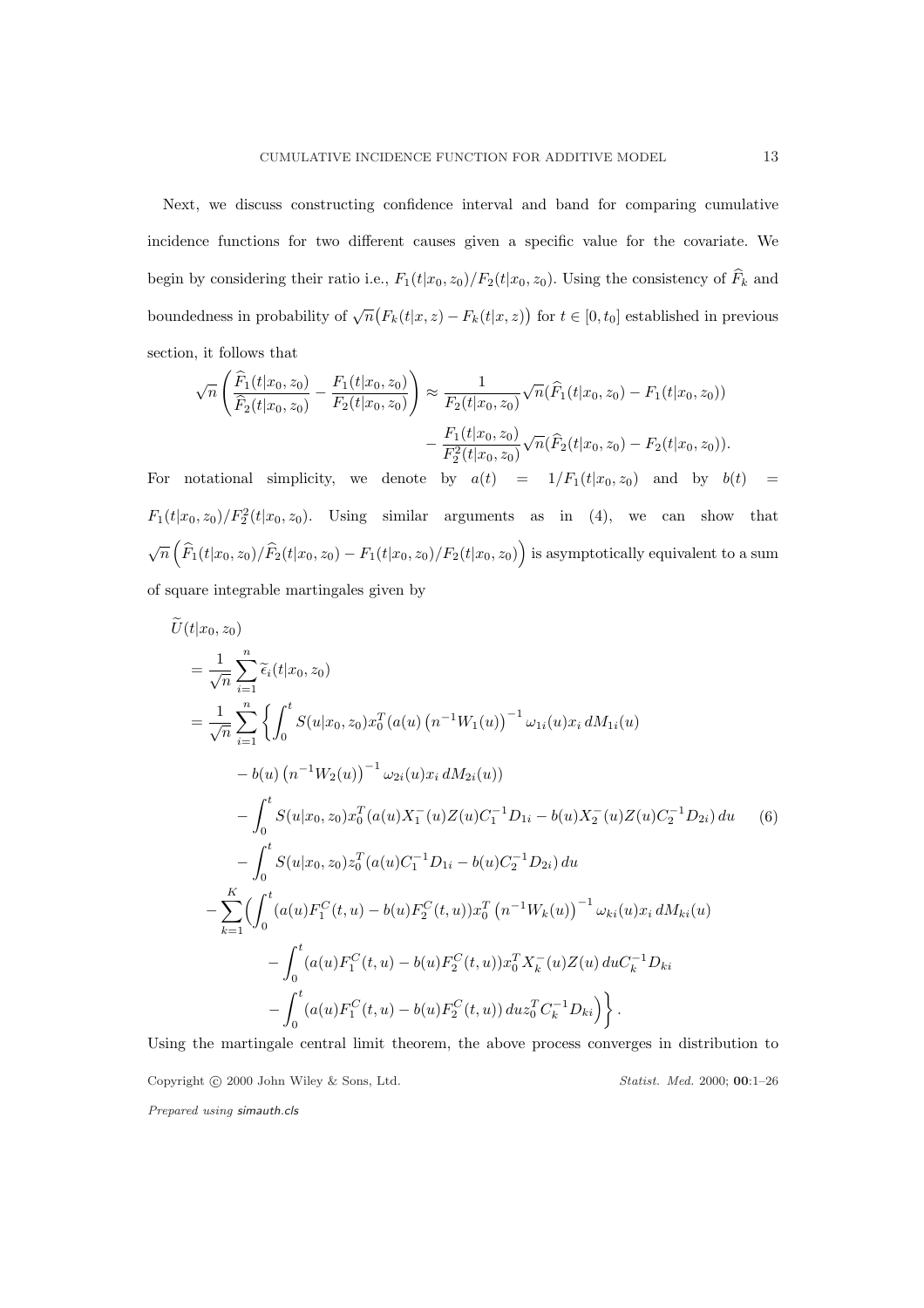a Gaussian process. Furthermore, using the martingale representation of  $\tilde{U}(t|x_0, z_0)$  we can construct a consistent estimator of the asymptotic variance function. The variance function at time  $t$  can be consistently estimated by

$$
\widehat{\widetilde{\sigma}}^{2}(t|x_{0}, z_{0}) = \frac{1}{n} \sum_{i=1}^{n} (\widehat{\widetilde{\epsilon}}_{i}(t|x_{0}, z_{0}))^{2}
$$

obtained by replacing all the terms with their empirical version and  $F_k(t|x_0, z_0)$  by their consistent estimator  $\widehat{F}_k(t|x_0, z_0)$  and the parameters  $\beta_k$  and  $A_k$  by their consistent estimates  $\hat{\beta}_k$  and  $\hat{A}_k$ . The rest is similar to constructing an  $(1 - \alpha) \times 100\%$  confidence interval and band for comparing cumulative incidence functions for a cause-k given two different values of covariates.

## 3. Simulation Study

We investigate the finite sample properties of the various proposed confidence intervals and confidence bands for the cumulative incidence function(s) and apply the methods in analyzing a real data. We first begin with simulation studies conducted to evaluate the performance of our proposed method. We generated a semiparametric additive risks model (2) with two causes. The covariate x associated with the time-varying parameter was chosen to be a  $0/1$ variable each with probability  $.5.$  We also included a covariate  $z$ , associated with the time constant effect generated from uniform distribution on [0, 1]. The  $K = 2$  latent failure times were taken to be conditionally independent with cause-specific hazard functions given by

$$
\lambda_k(t|x,z) = x\alpha_k(t) + z\beta_k
$$

where for  $k = 1$  (cause 1),  $\alpha_1(t) = 2.0$  for  $0 \le t \le 0.5$  and 1.0 for  $t > 0.5$  and  $\beta_1 = 1.0$ ; for  $k = 2$  (cause 2),  $\alpha_2(t) = 1.0$  for  $t > 0$  and  $\beta_2 = 1.5$ . The censoring C was taken to Copyright © 2000 John Wiley & Sons, Ltd. Statist. Med. 2000; 00:1-26 Prepared using simauth.cls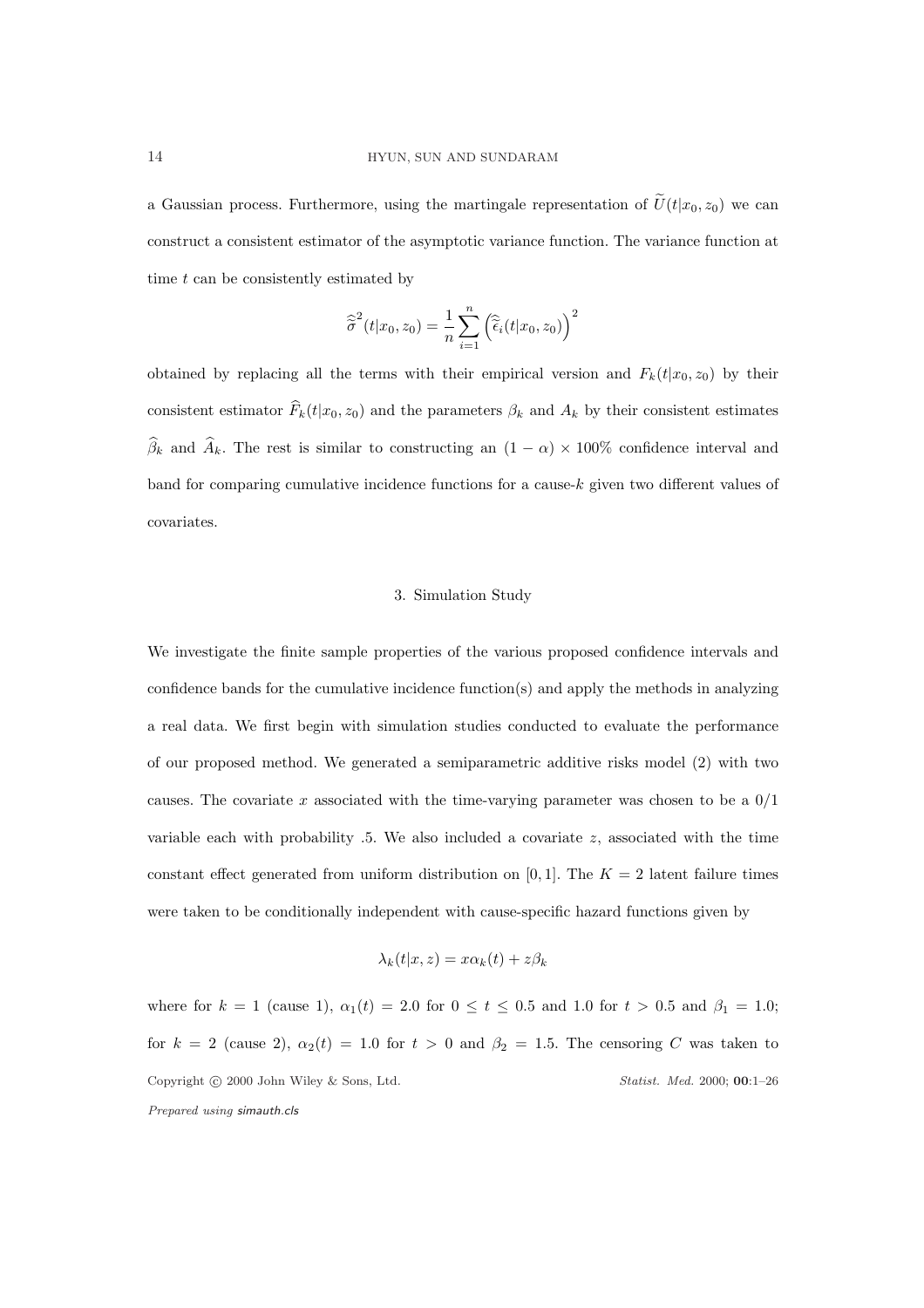

Figure 1. Cumulative incidence function of cause 1 (solid line) at  $(x, z) = (1, .5)$  with 50 random estimates (dotted line) for sample sizes 100 and 250 with 30% censoring.

be exponentially distributed with the rate parameter adjusted, so that 30% and 50% of the observations were censored. We simulated data of sample sizes  $n = 100$  and  $n = 250$ , each replicated 1000 times. In order to illustrate the performance of the proposed estimator of the cumulative incidence functions, in Figure 1 we present a plot of the estimates of cumulative incidence function for cause 1 for covariate value  $x = 1$  and  $z = 0.5$  under the above model based on 50 replicates of the sample. The estimates are based on the sample sizes 100 and 250 with 30% censoring, respectively. Figure 1 shows that the estimates tend to get closer to the true cumulative incidence function as the sample size increases.

Next, in order to examine the performance of the estimates of cumulative incidence functions Copyright © 2000 John Wiley & Sons, Ltd. Statist. Med. 2000; 00:1-26 Prepared using simauth.cls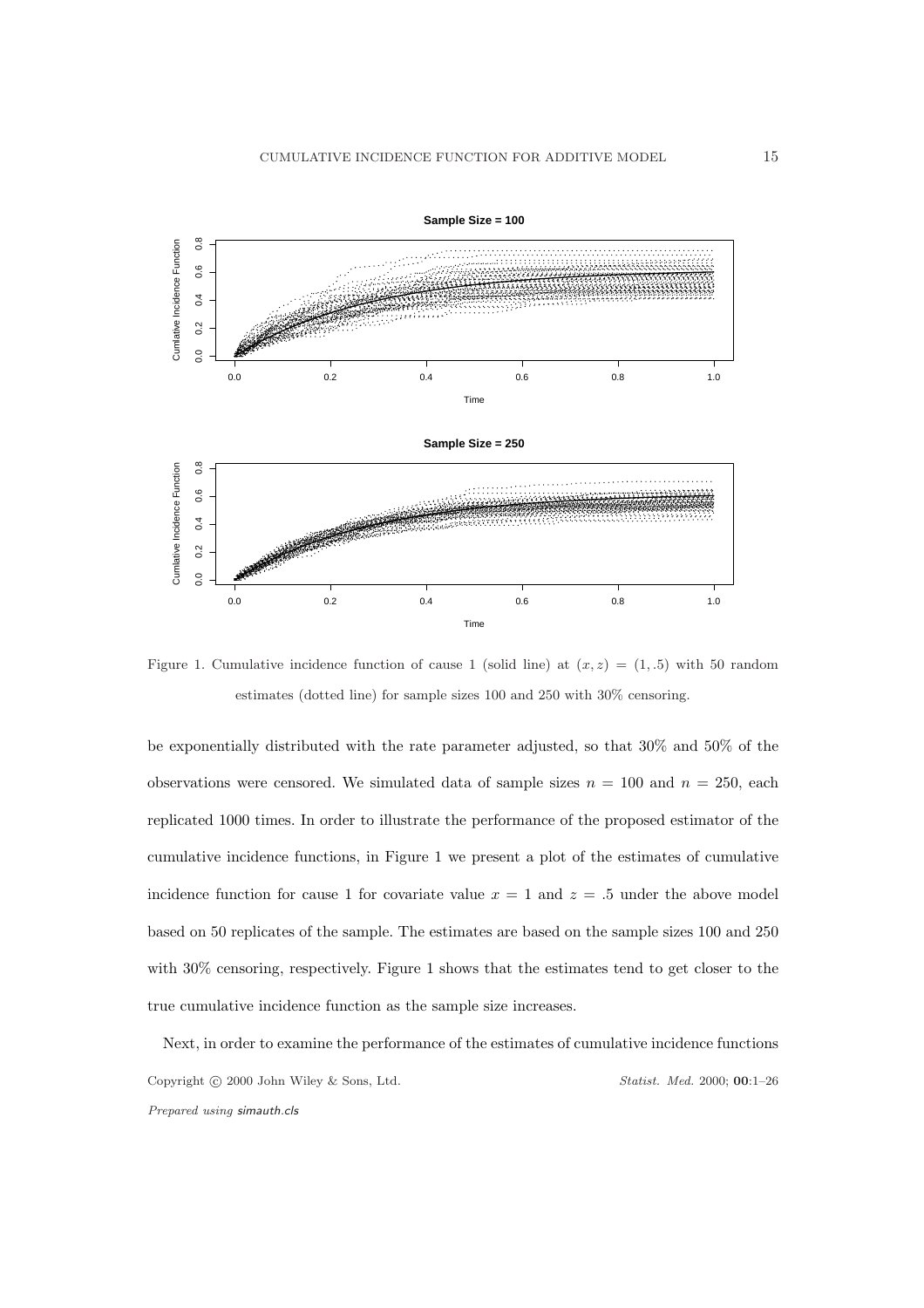and their confidence intervals at time points  $t$  for specific value of covariate, we examined their performance for t in  $.1, .2, .3, .4, .5$  and  $.6$ , where  $.60$  is close to the 70-th percentile of the underlying distribution for the time to first cause, i.e.,  $k = 1$ . We also investigated the performance of confidence band for  $t \in [0.1, 0.6]$ . The numbers reported in Table I are the bias, sampling standard deviation, estimated asymptotic standard deviation of the predicted cumulative incidence function for the cause 1 for covariates  $(x, z) = (1, .5)$  at the time points mentioned above. Table I also presents the coverage probability of the 95% confidence interval for the cumulative incidence function for cause-1 at the above mentioned time points as well as the coverage probability for its 95% confidence band in the last column. These results are based on 1000 replications for each of the sample sizes  $(n = 100, 250)$  and censoring percentages (30% and 50%).

The numbers indicate overall small biases of the proposed cumulative incidence functions and that their sampling standard deviations decrease as the sample sizes increase for each time point and each censoring level. The performance remains same when the censoring percentage increases from 30% to 50%. The estimated asymptotic standard deviations are very close to the sampling standard deviations indicating the appropriateness of the finite sample approximations to calculate the estimate for the asymptotic standard deviation. Furthermore, the coverage probabilities for 95% confidence intervals for the cumulative incidence function is good for  $n = 100$  and gets very close to the nominal level of 95% as the sample size increases to  $n = 250$  for both censoring percentages 30% and 50%, respectively. We next studied the performance of proposed estimators for comparing cumulative incidence functions given different values of the covariates. In Table II, we present the bias, sampling standard deviation, estimated asymptotic standard deviation and the coverage probability of the 95% Copyright © 2000 John Wiley & Sons, Ltd. Statist. Med. 2000; 00:1-26 Prepared using simauth.cls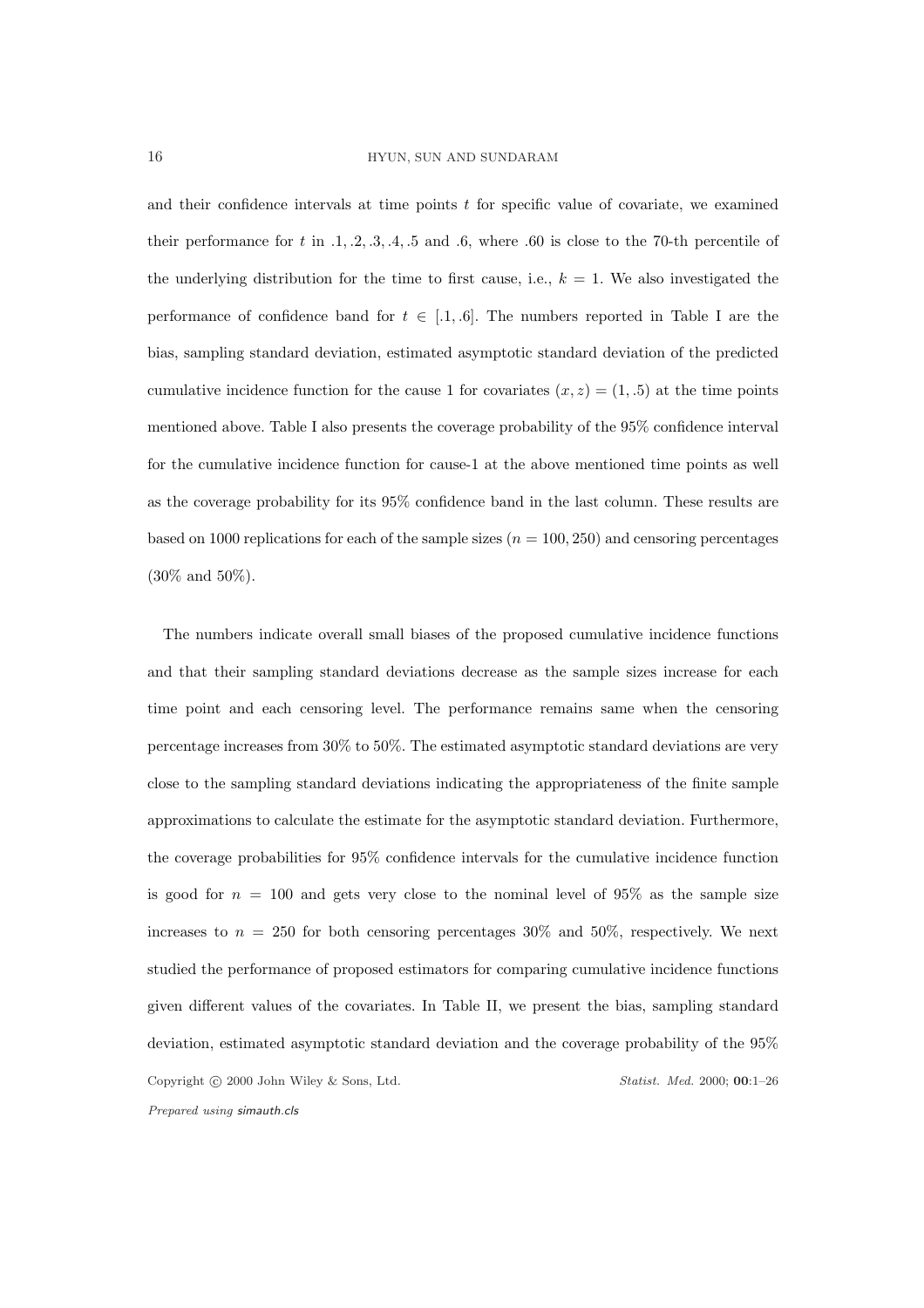|                    |               | time      |           |           |           |           |           |          |
|--------------------|---------------|-----------|-----------|-----------|-----------|-----------|-----------|----------|
| Censoring $= 30\%$ |               | 0.1       | 0.20      | $0.3\,$   | $0.40\,$  | 0.50      | 0.60      | [.1, .6] |
| $n=100$            | <b>Bias</b>   | $-0.0045$ | $-0.0101$ | $-0.0150$ | $-0.0189$ | $-.0229$  | $-.0384$  |          |
|                    | SD            | .0524     | .0658     | .0685     | .0707     | 0.0712    | .0710     |          |
|                    | <b>ESD</b>    | .0541     | .0666     | .0721     | .0746     | .0757     | .0763     |          |
|                    | $\mathrm{CP}$ | $93.8\,$  | $93.6\,$  | 94.8      | 94.8      | $94.2\,$  | 92.8      | 93.1     |
| $n = 250$          | <b>Bias</b>   | $-0.0018$ | $-0.0036$ | $-0.0066$ | $-0.0072$ | $-0.0078$ | $-0.0229$ |          |
|                    | ${\rm SD}$    | 0.0348    | 0.0421    | 0.0439    | 0.0447    | 0.0446    | 0.0444    |          |
|                    | <b>ESD</b>    | 0.0348    | 0.0428    | 0.0462    | 0.0477    | 0.0483    | 0.0486    |          |
|                    | CP            | 94.1      | 95.1      | 96.0      | 94.9      | 95.4      | 93.8      | 95.4     |
|                    |               | time      |           |           |           |           |           |          |
| Censoring $= 50\%$ |               | 0.1       | 0.20      | $0.3\,$   | 0.40      | 0.50      | 0.60      | [.1, .6] |
| $n = 100$          | <b>Bias</b>   | $-.0036$  | $-.0084$  | $-.0127$  | $-.0194$  | $-.0244$  | $-.0422$  |          |
|                    | SD            | .0562     | .0682     | .0746     | .0765     | .0764     | .0762     |          |
|                    | <b>ESD</b>    | .0562     | .0713     | .0785     | .0819     | .0833     | .0840     |          |
|                    | CP            | 92.5      | 94.3      | 95.2      | $94.3\,$  | 94.8      | 93.7      | 92.2     |
| $n = 250$          | <b>Bias</b>   | $-0.0014$ | $-0.0040$ | $-0.0069$ | $-0.0079$ | $-0.0095$ | $-0.0248$ |          |
|                    | ${\rm SD}$    | 0.0349    | 0.0446    | 0.0481    | 0.0489    | 0.0504    | 0.0507    |          |
|                    | <b>ESD</b>    | 0.0362    | 0.0456    | 0.0500    | 0.0522    | 0.0531    | 0.0537    |          |
|                    | CP            | 94.9      | 94.6      | 95.4      | 95.5      | 95.2      | 93.4      | 94.4     |

Table I. Estimation of cumulative incidence function for cause 1 at  $(x, z) = (1, .5)$ .

Copyright  $\odot$  2000 John Wiley & Sons, Ltd.  $\hfill \textit{Statist. Med. 2000; O0:1-26}$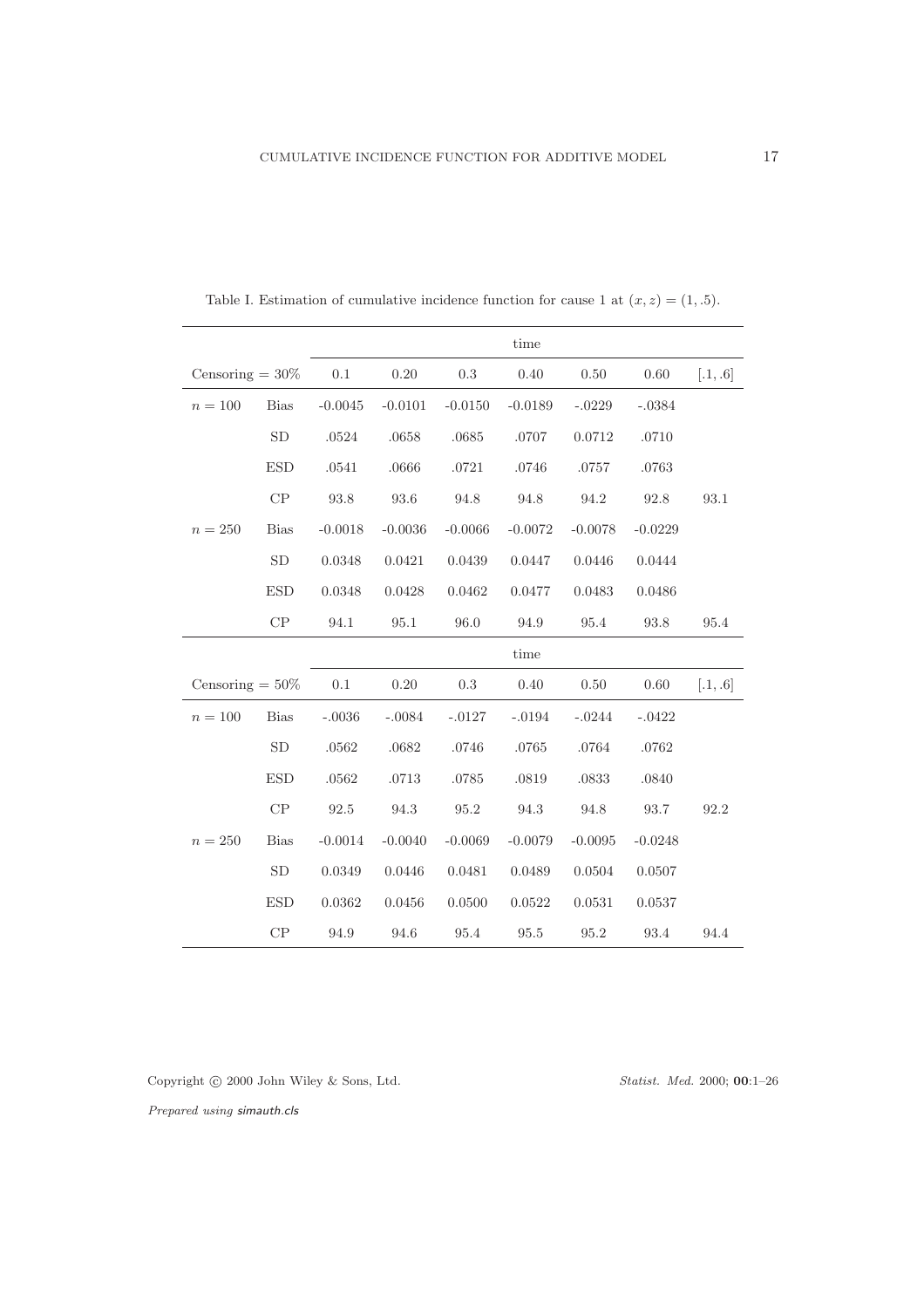|                    |             | time         |           |           |           |          |          |          |
|--------------------|-------------|--------------|-----------|-----------|-----------|----------|----------|----------|
| Censoring $= 30\%$ |             | 0.1          | 0.20      | 0.3       | 0.40      | 0.50     | 0.60     | [.1, .6] |
| $n = 100$          | <b>Bias</b> | 0.0041       | 0.0084    | 0.0109    | 0.0124    | 0.0147   | 0.0296   |          |
|                    | SD          | 0.0534       | 0.0660    | 0.0705    | 0.0727    | 0.0738   | 0.0759   |          |
|                    | <b>ESD</b>  | $\,0.0533\,$ | 0.0651    | 0.0700    | 0.0725    | 0.0737   | 0.0745   |          |
|                    | CP          | $93.0\,$     | $93.1\,$  | $93.5\,$  | 93.6      | 94.4     | 92.4     | 92.8     |
| $n = 250$          | <b>Bias</b> | $-0.0020$    | $-0.0033$ | $-0.0023$ | $-0.0006$ | 0.0025   | 0.0181   |          |
|                    | <b>SD</b>   | 0.0362       | 0.0448    | 0.0498    | 0.0517    | 0.0530   | 0.0534   |          |
|                    | <b>ESD</b>  | 0.0348       | 0.0423    | 0.0452    | 0.0466    | 0.0474   | 0.0479   |          |
|                    | CP          | 94.8         | 93.4      | 93.8      | 94.2      | $93.8\,$ | 93.6     | 94.6     |
|                    |             |              |           |           | time      |          |          |          |
| Censoring $= 50\%$ |             | $0.1\,$      | 0.20      | $\rm 0.3$ | 0.40      | 0.50     | $0.60\,$ | [.1, .6] |
| $n = 100$          | <b>Bias</b> | 0.0027       | 0.0102    | 0.0136    | 0.0185    | 0.0232   | 0.0378   |          |
|                    | SD          | 0.0553       | 0.0689    | 0.0773    | 0.0818    | 0.0831   | 0.0862   |          |
|                    | <b>ESD</b>  | 0.0548       | 0.0675    | 0.0735    | 0.0767    | 0.0787   | 0.0799   |          |
|                    | CP          | 92.8         | 92.3      | 92.4      | 92.4      | 92.7     | 91.4     | 92.6     |
| $n = 250$          | <b>Bias</b> | 0.0039       | 0.0050    | 0.0062    | 0.0074    | 0.0089   | 0.0230   |          |
|                    | SD          | 0.0355       | 0.0438    | 0.0498    | 0.0516    | 0.0553   | 0.0581   |          |
|                    | <b>ESD</b>  | 0.0350       | 0.0434    | 0.0473    | 0.0494    | 0.0508   | 0.0517   |          |
|                    | CP          | 93.7         | 95.3      | 93.9      | 93.5      | 94.1     | 93.5     | 94.4     |

Table II. Estimation of the difference between cumulative incidence functions for cause 1 at  $(x_1, z_1)$  =  $(1, .5)$  and  $(x_2, z_2) = (0, .5)$ .

Copyright © 2000 John Wiley & Sons, Ltd. Statist. Med. 2000; 00:1–26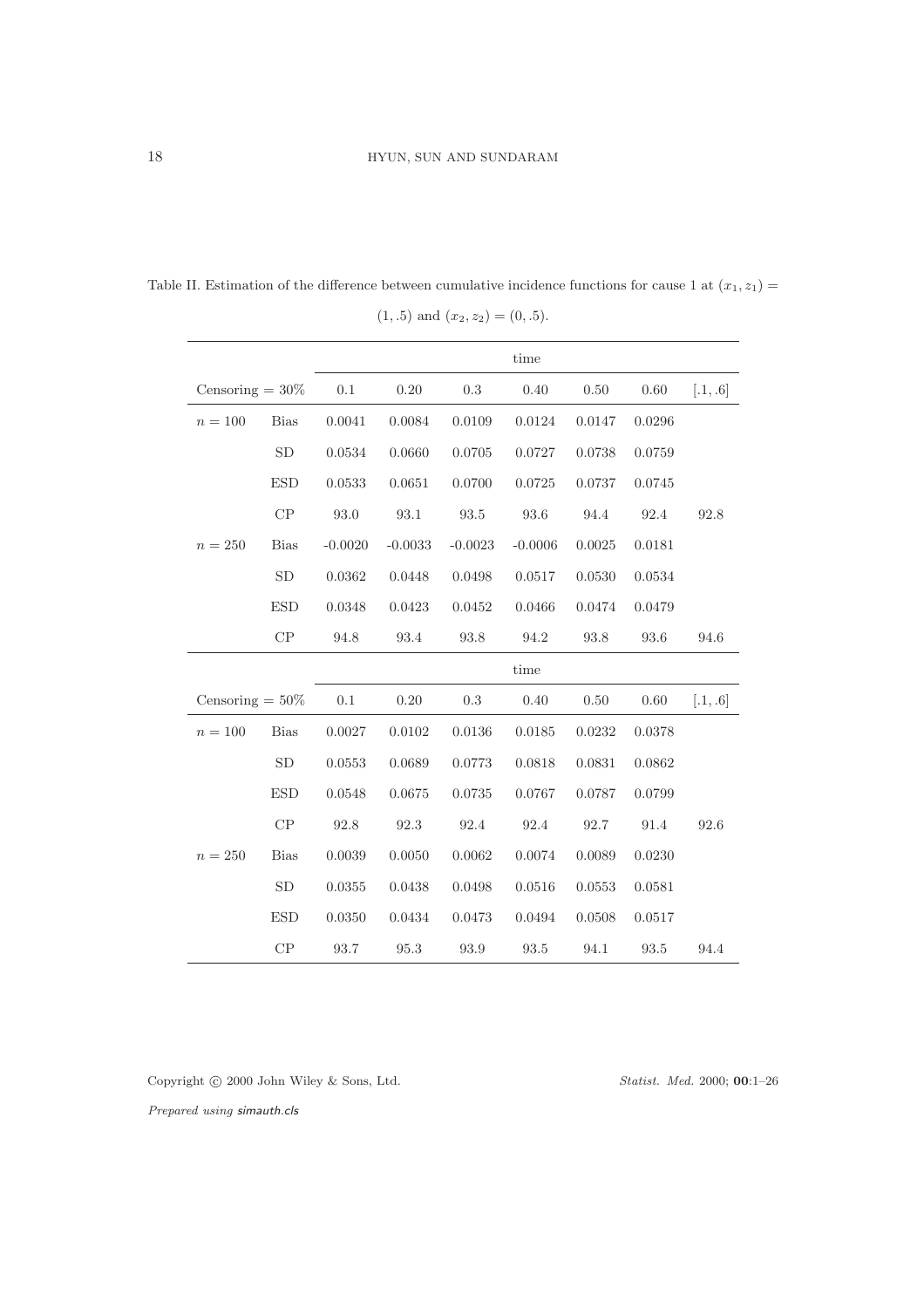confidence interval for the difference between cumulative incidence functions for cause-1 at  $(x_1, z_1) = (1, .5)$  with that at  $(x_2, z_2) = (0, .5)$ , as well as its confidence band for  $t \in [.1, .6]$ . Overall, the performances are similar to that found in Table I indicating that the proposed estimation procedure for constructing confidence intervals and bands for comparing cumulative incidence functions seems to perform very well even with the weight function being chosen to be identity. Our experience with choice of weight function based on  $\lambda$  indicates that the performance improves from the point of view of efficiency and consequently the coverage probability.

## 4. A real data application: Malignant melanoma study

We now illustrate our methodology with an analysis of data on 205 malignant melanoma patients observed during the years 1962 to 1977 [2]. Among these 205 patients, 57 patients died from malignant melanoma, 14 patients died from causes other than malignant melanoma, and the remaining 134 patients were alive at the end of follow-up. The covariates considered here were tumor thickness (mean: 2.92 mm; standard deviation: 2.96 mm), ulceration status (90 present and 115 not present), age (mean: 52 years; standard deviation: 17 years) and gender (79 male and 126 female). In our analysis, the covariates of tumor thickness and age were standardized. The main interest in this melanoma study is to predict the patient-specific cumulative incidence probability for the melanoma death.

We first began with fitting the [6] model for the cumulative incidence function by using the usual Cox's proportional hazards regression model to relate the cause-specific hazard function to the covariates for the malignant melanoma data. We used the score process test proposed by [7] to test for proportionality of the underlying covariates of interest. We found Copyright © 2000 John Wiley & Sons, Ltd. Statist. Med. 2000; 00:1-26 Prepared using simauth.cls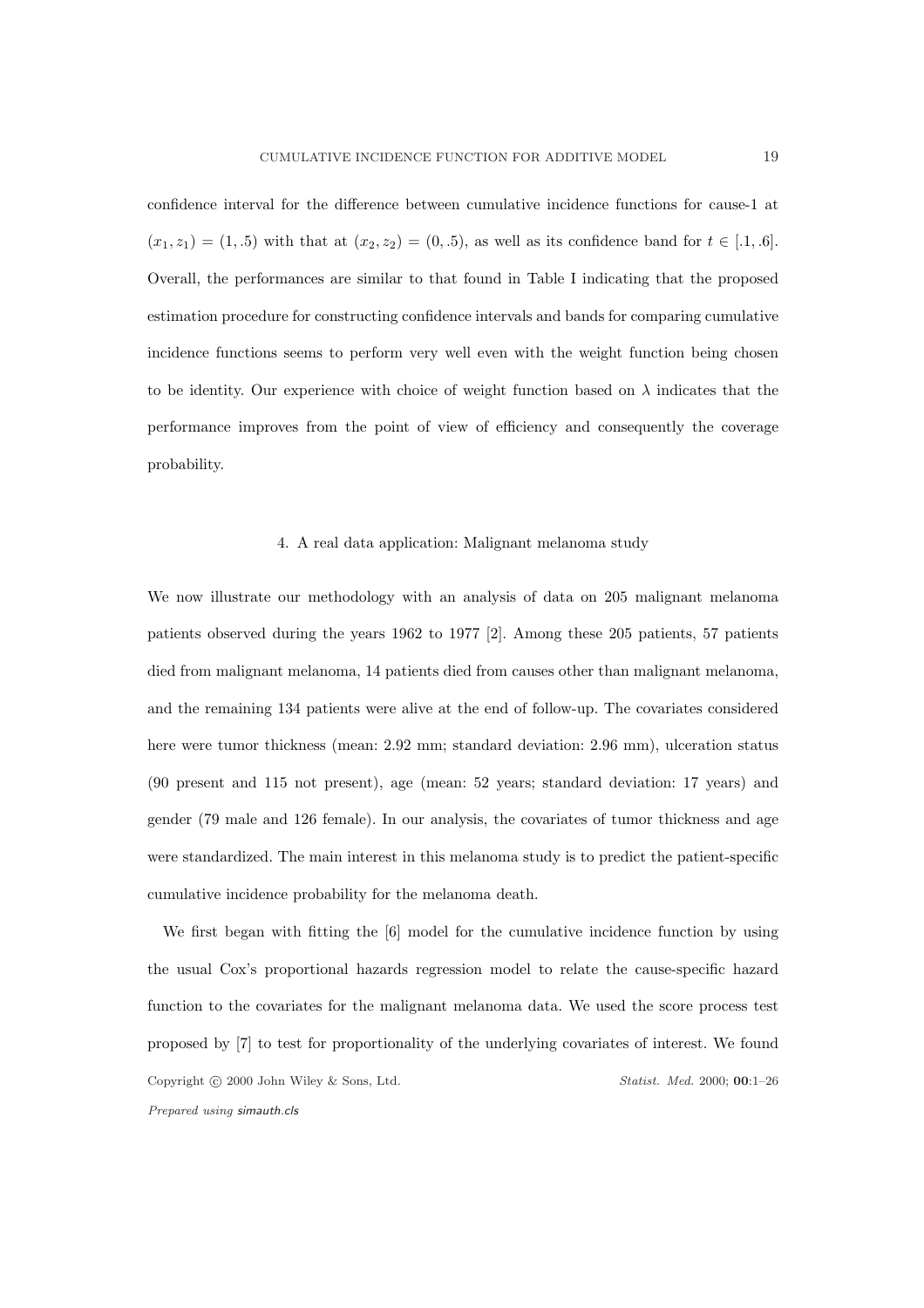#### 20 HYUN, SUN AND SUNDARAM

that the proportionality assumption for age and sex were reasonable with  $p$ -values of  $0.542$ and  $0.322$ , respectively. However, the *p*-values for the proportionality test for tumor thickness and ulceration status resulted in  $p$ -values of 0.022 and 0.004, respectively, indicating lack of fit. This indicates that the Cox's model may be inappropriate here.

Alternatively, the referee suggested using the approach laid out on pages 96-97 of [3]. Here, they propose the derived covariates approach to identify the time-varying effects. This approach requires knowing the shape of the time-varying effect, for instance, linearly changing with time  $a + bt$  and also knowing the change point (if any)  $a + bt$  for  $t \le t_0$  and  $a + ct$  for  $t > t_0$ , where  $a, b, c$  are the regression coefficients. These may not be the appropriate shapes and one has to test for the shape being linear or knowing the change-point  $t_0$  (i.e., when the shape changes). Alternatively, one can use the nonparametric approach, i.e., model the time-varying effect  $\alpha_k(t)$  corresponding to a covariate x non-parametrically.

Next, we considered the popular alternative to the Cox model, the additive model as proposed by [9] and [8] to estimating the cumulative incidence function under the additive model. However, this model assume that covariates have time-constant effect only. We conducted goodness-of-fit tests of the additive model with the melanoma data using the score test procedures described below. We investigated the time-varying effect or constant effect of p-th covariate by conducting the following hypothesis test:

$$
H_0: \beta_p(t) = b, \ 0 \le t \le \tau
$$

based on the semi-parametric additive model

$$
\lambda(t) = x^T \beta(t) + z^T \gamma.
$$

Defining the cumulative regression coefficient as  $B_p(t) = \int_0^t \beta(u) du$ , the above mentioned test Copyright © 2000 John Wiley & Sons, Ltd. Statist. Med. 2000; 00:1-26 Prepared using simauth.cls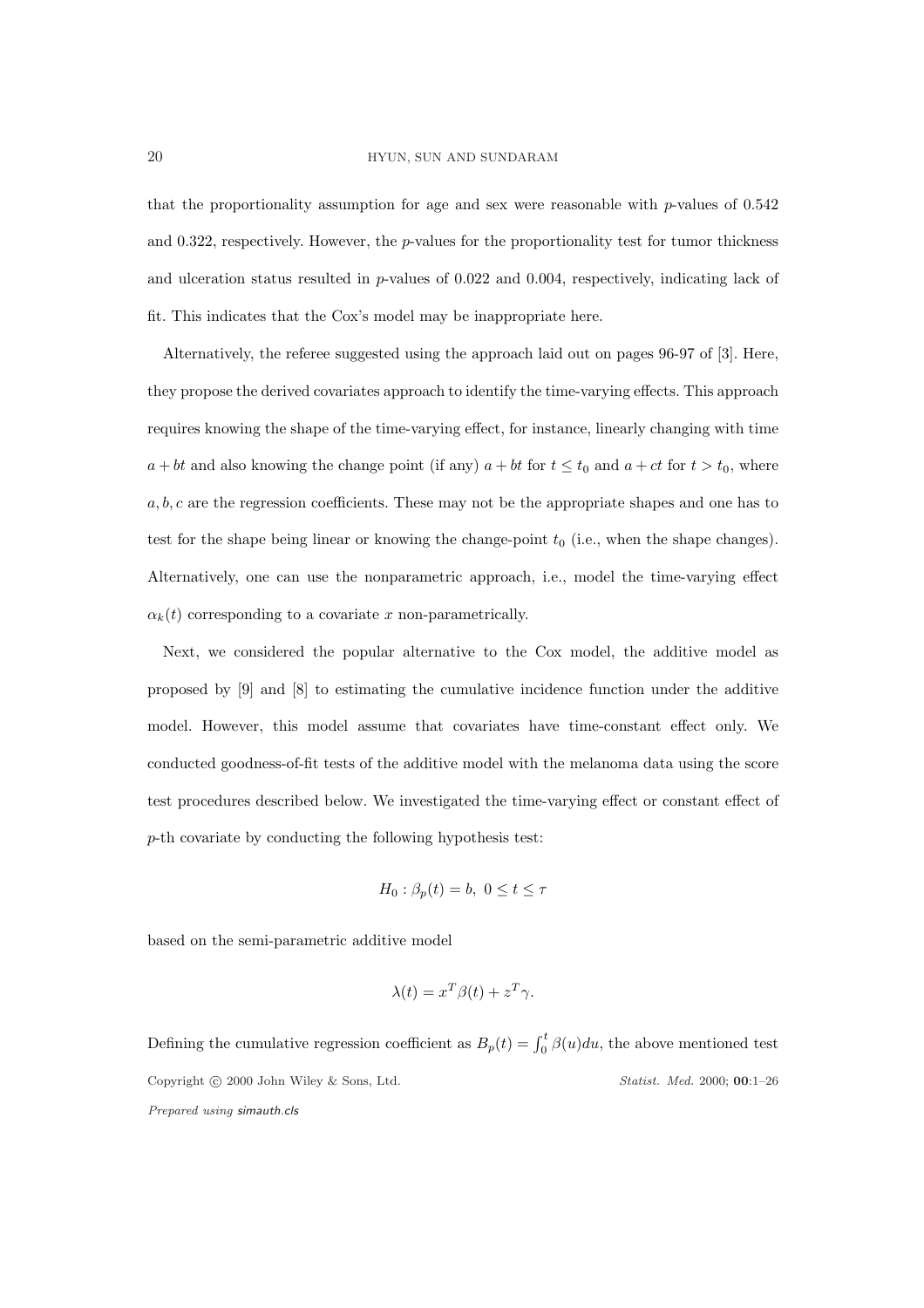can be equivalently reformulated as

$$
H_0: B_p(t) = bt, \ 0 \le t \le \tau.
$$

The following two tests were computed:

Test 1 : 
$$
\sup_{0\leq t\leq \tau}|\hat{B}_p(t)-\hat{B}_p(\tau)\frac{t}{\tau}|
$$

and

Test 
$$
2: \int_0^{\tau} \left( \hat{B}_p(t) - \hat{B}_p(\tau) \frac{t}{\tau} \right)^2 dt
$$
.

See [11] for details. The tests showed that tumor thickness does not have time-constant effect over time.

Test for time invariant effects:  $H_0 : B(t) = bt$  based on Test 1 and Test 2

|             | Test 1         |         | Test 2         |         |  |  |
|-------------|----------------|---------|----------------|---------|--|--|
|             | Test Statistic | p-Value | Test Statistic | p-Value |  |  |
| (Intercept) | 0.15100        | 0.473   | $2.90e-02$     | 0.658   |  |  |
| age         | 0.00398        | 0.331   | 5.18e-05       | 0.206   |  |  |
| sex         | 0.12100        | 0.381   | 2.81e-02       | 0.364   |  |  |
| thick       | 0.04600        | 0.004   | $5.62e-0.3$    | 0.002   |  |  |
| ulcer       | 0.13100        | 0.519   | $2.69e-02$     | 0.612   |  |  |

Based on the above findings, we looked at more flexible model (2) which allows some covariates to have time-constant effect and others to have time-varying effect. Thus motivated by this, we have fitted the semiparametric additive hazard model proposed by [1] to the melanoma data, with the effects of age and sex as fixed and that of tumor thickness and ulceration to be timevarying. We also used the weight function introduced in Section 2 throughout this analysis as we found an improvement in efficiency with the usage of the weights in comparison to the estimates Copyright © 2000 John Wiley & Sons, Ltd. Statist. Med. 2000; 00:1-26 Prepared using simauth.cls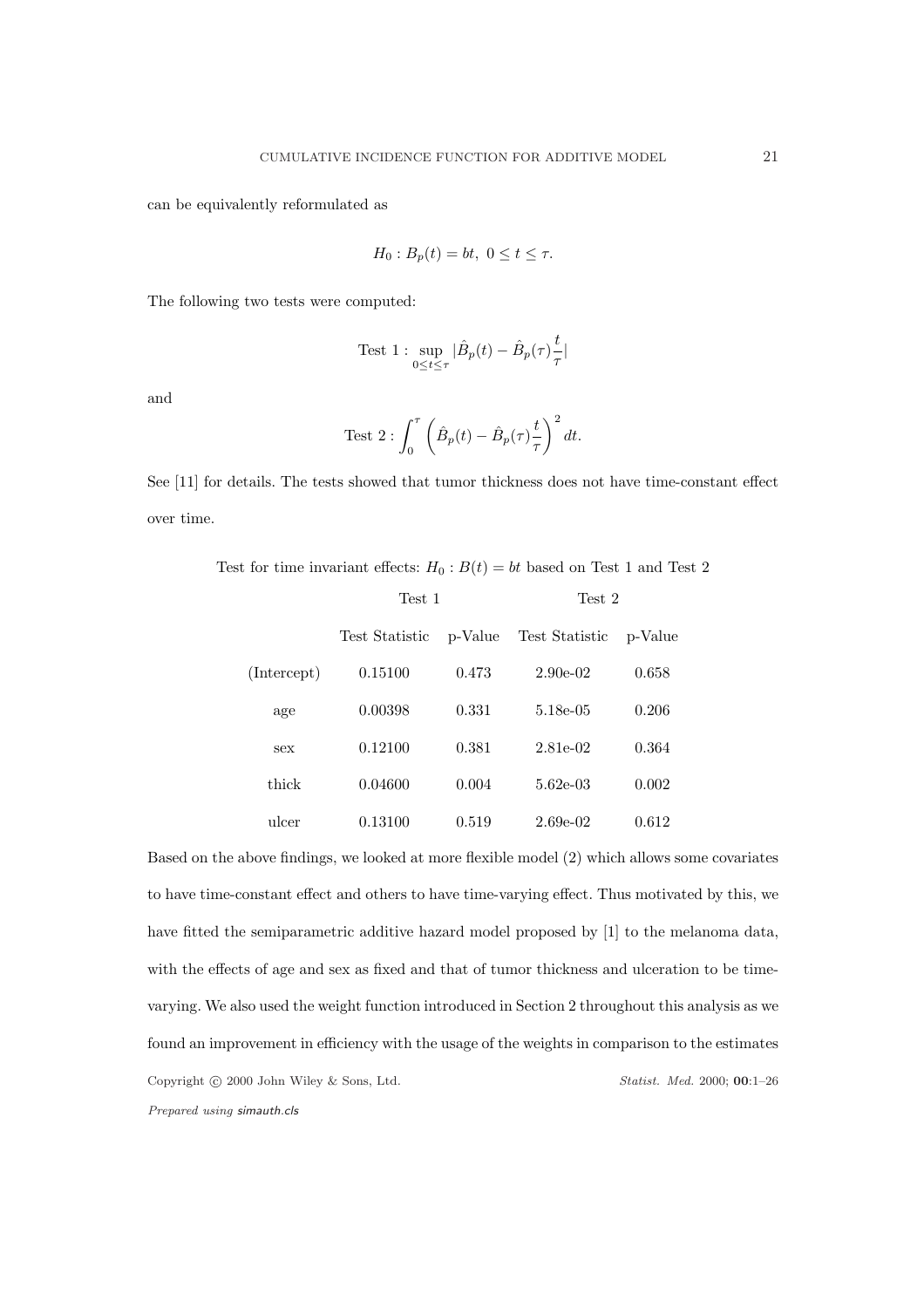based on weight matrix being identity. Based on this final model, the cumulative effects of the baseline estimate, tumor thickness, and ulceration, with 95% pointwise confidence intervals and bands, are given in Figure 2. The cumulative regression function for tumor thickness shows a positive effect in the first 4 years, which then seems to flatten out. Ulceration shows a positive effect within the first 4 years and a slower effect after that. The 95% confidence interval of the constant coefficients for gender and age are (−.1021, .1450) and (−.0535, .0691), respectively.

Next, we estimated the cumulative incidence function of malignant melanoma for a 52 year-old female patient with ulceration and tumor thickness of 6.76 mm (90-th percentile of tumor thickness), and display its 95% confidence intervals and bands under the semiparametric additive model in Figure 3. We used a transformation of  $g(\cdot) = \log(-\log(\cdot)).$ 

Finally, in Figure 4 we estimate the difference between the cumulative incidence functions for malignant melanoma for different values of covariates. In Figure 4(a), in order to ascertain the effect of tumor thickness on the cumulative incidence function, we estimated the difference between cumulative incidence functions for a female of 52 years of age with ulceration and tumor thickness of one standard deviation above the observed mean tumor thickness with that for a female of same age with ulceration and tumor thickness at the mean value. In Figure 4(b), in order to ascertain the effect of ulceration on cumulative incidence function, we estimate the difference between cumulative incidence functions for a 52 year old female with mean value of tumor thickness and with ulceration with that for a 52 year old female with mean value of tumor thickness but no ulceration. In Figure  $4(c)$ , in order to ascertain the gender effect on cumulative incidence function, we estimated the difference between a 52 year old male with ulceration and mean tumor thickness with that of a 52 year old female with ulceration and mean tumor thickness. Observe that for a 52 years old female with ulceration, Copyright © 2000 John Wiley & Sons, Ltd. Statist. Med. 2000; 00:1-26 Prepared using simauth.cls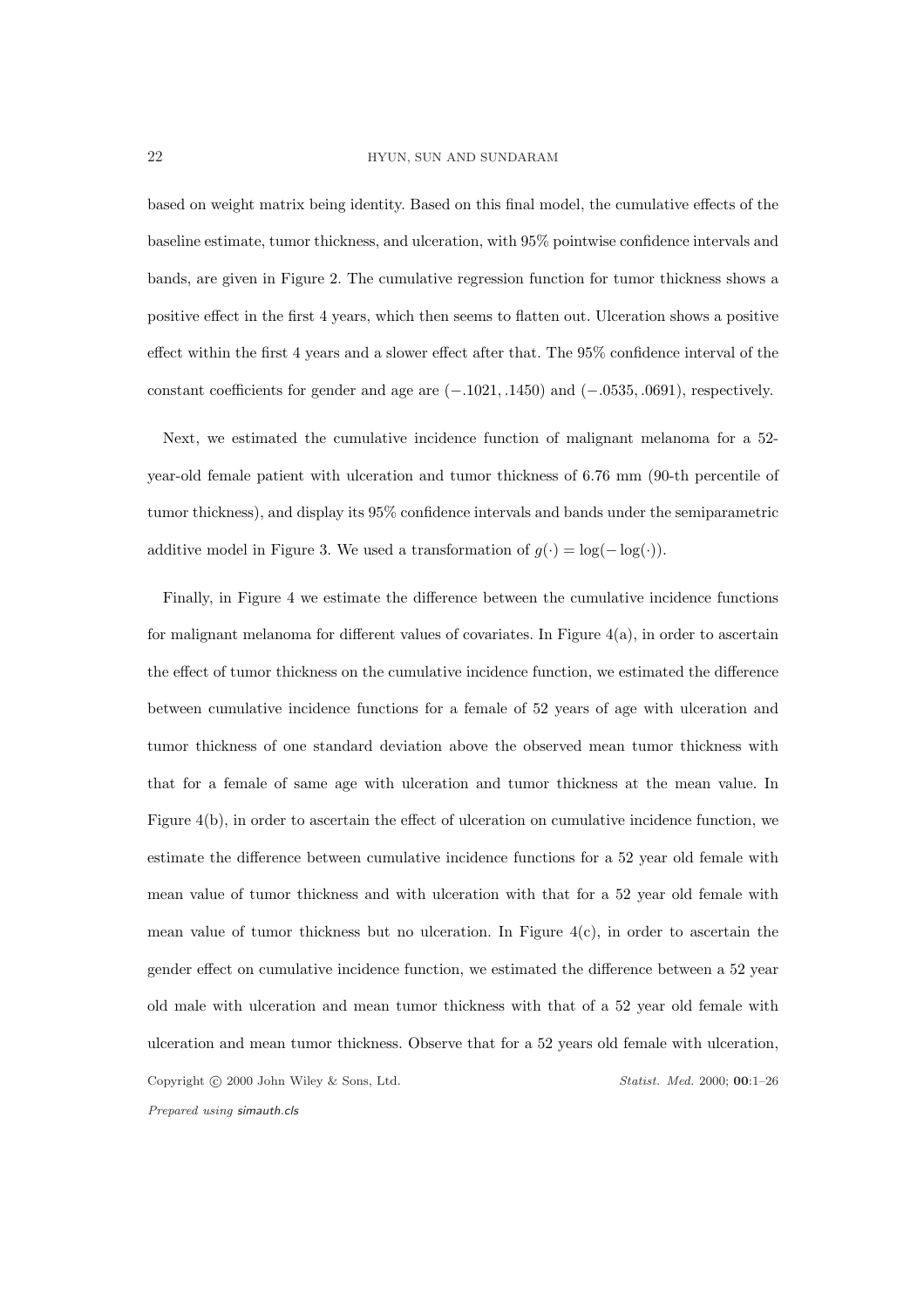

Figure 2. Cumulative time-varying effects for malignant melanoma death based on the semiparametric model with baseline, tumor thickness and ulceration as nonparametric part.

Copyright © 2000 John Wiley & Sons, Ltd. Statist. Med. 2000; 00:1-26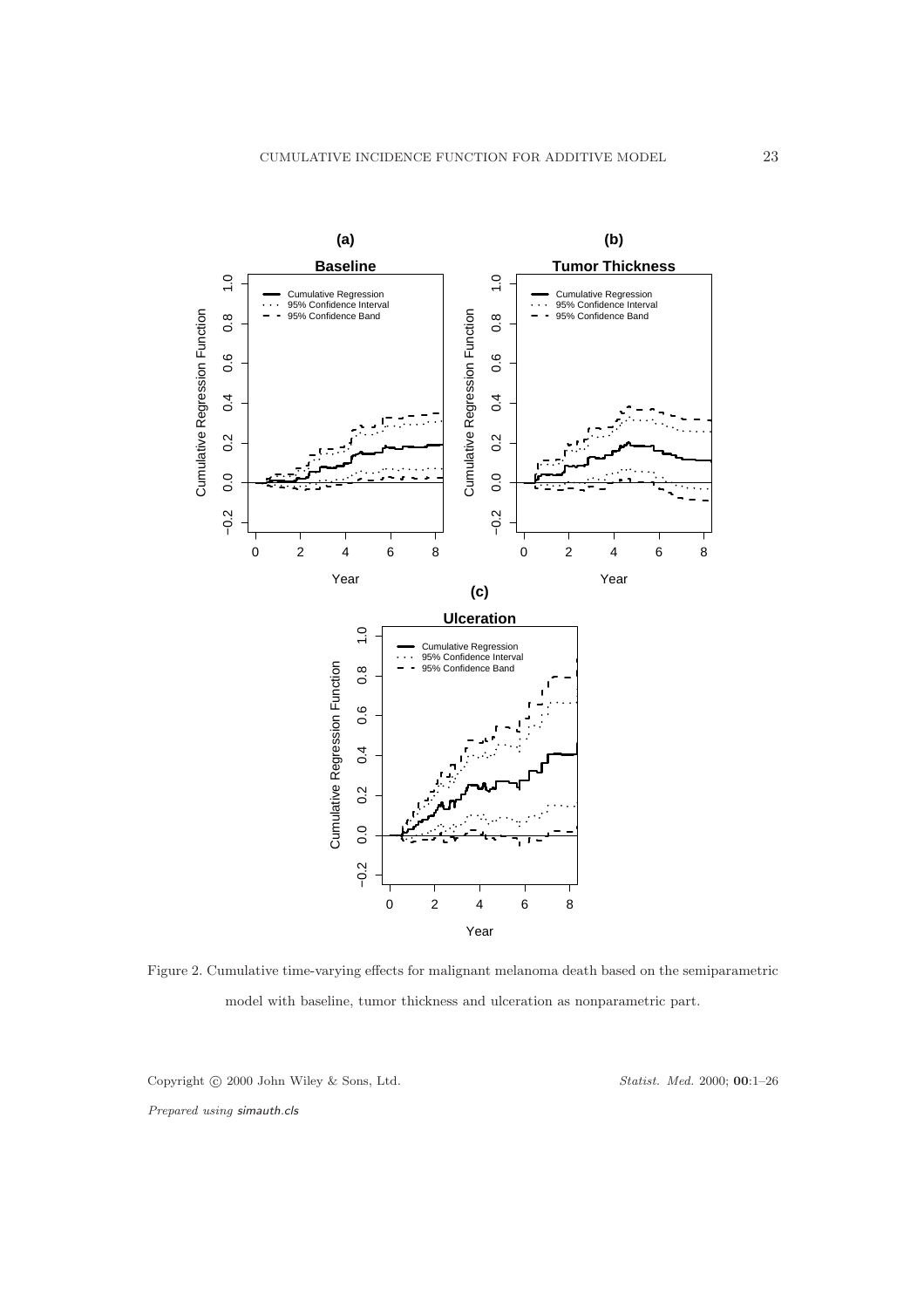

Figure 3. Predicted cumulative incidence function of malignant melanoma death for a 52-year-old female with ulceration and tumor thickness of 6.76 mm with 95% confidence intervals and bands.

Figure 4(a) estimates the additional probability of dying from malignant melanoma over time for those with tumor thickness of 5.88 mm (one standard deviation above the mean) compared to those with tumor thickness at 2.92 mm (the mean). For a 52 years old female with mean value of tumor thickness, Figure 4(b) shows the estimated increase in probability of dying due to malignant melanoma for those with ulceration compared to those without. Figure 4(c) indicates that men have higher probability of dying due to malignant melanoma than women with ulceration and with same mean level of tumor thickness.

Copyright © 2000 John Wiley & Sons, Ltd. Statist. Med. 2000; 00:1-26 Prepared using simauth.cls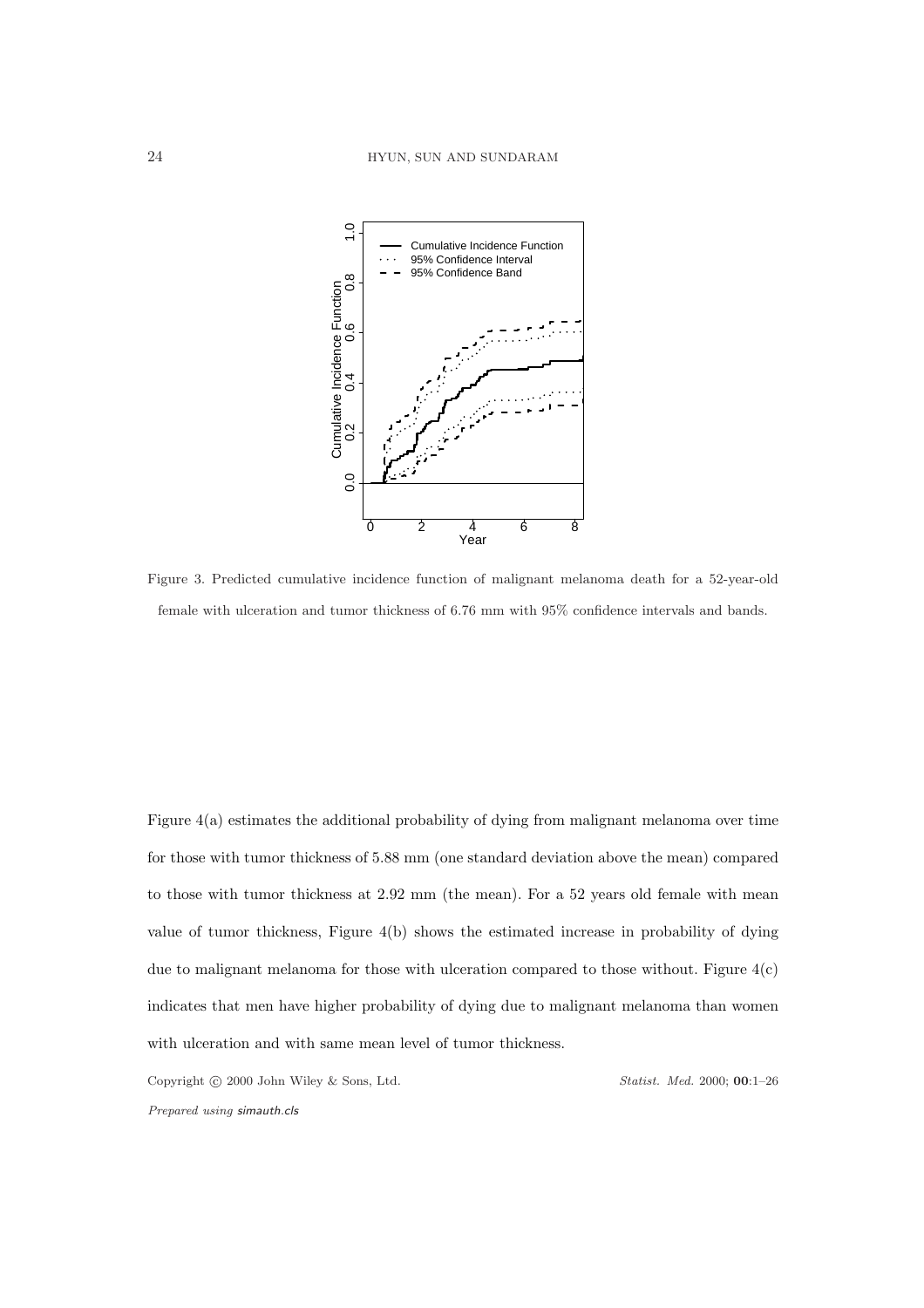

Figure 4. Predicted difference between two cumulative incidence functions of malignant melanoma death at three sets of covariate values specified in the last paragraph of Section 4.

Copyright © 2000 John Wiley & Sons, Ltd. Statist. Med. 2000; 00:1-26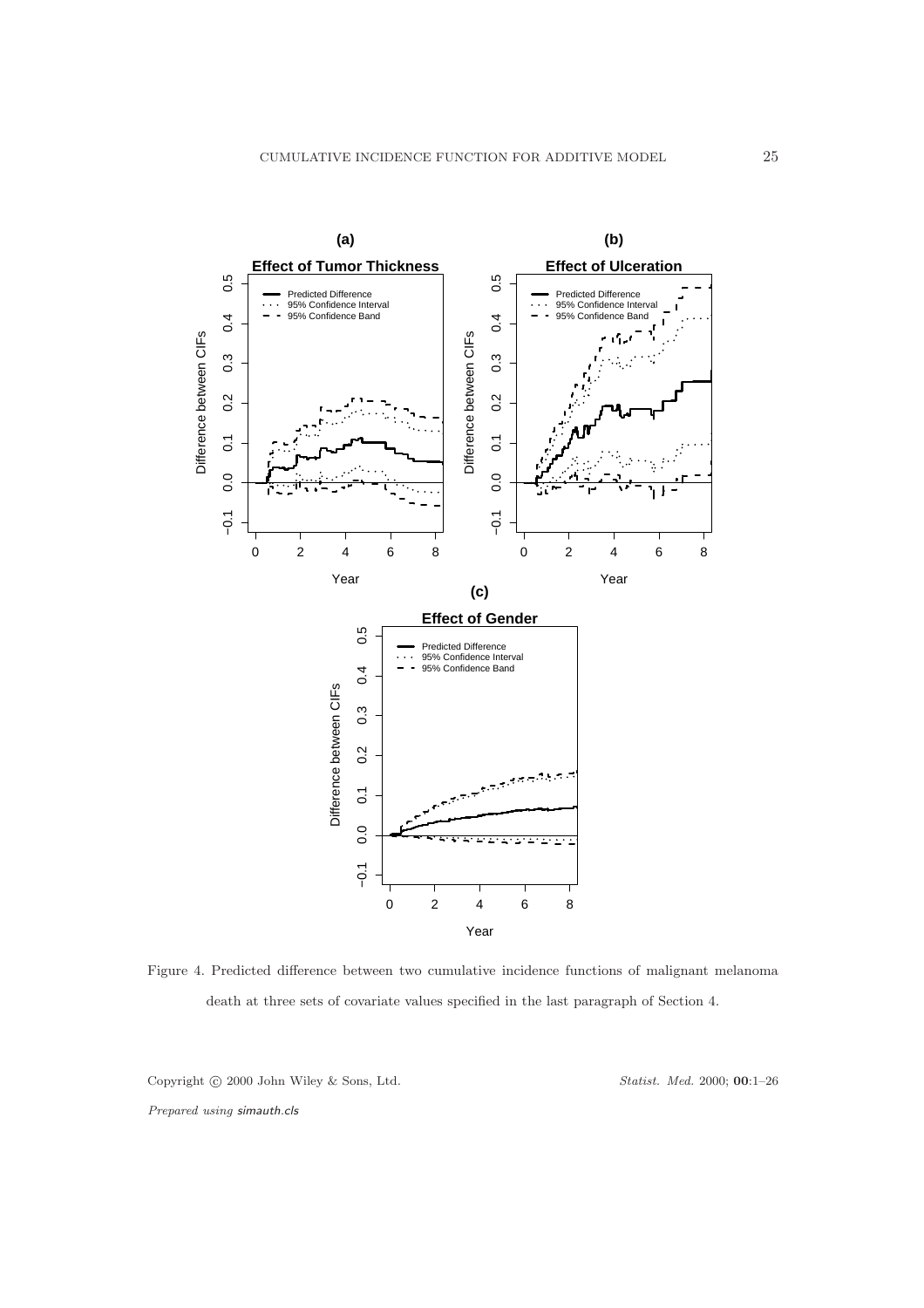#### 5. Discussion

In this paper, we have proposed to use the semiparametric additive model for the prediction and comparison of cause-specific cumulative incidence functions for given values of the covariate. This model adds to the existing approaches for analyzing competing risks data which include multiplicative model of [6], Aalen's additive model (with only fixed effect of covariates) of [8] and Aalen's nonparametric additive model [10] among others. This gives a rich choice of modeling approaches which can all be applied when analyzing competing risks data, and one can then choose the best fit model. Most of the existing literatures study the cumulative incidence functions via modelling the cause-specific hazard functions. Direct modeling of cumulative incidence functions has recently been studied by [12]. This collection of models gives a rich variety from which a user can choose an appropriate model for analyzing the data. Under semiparametric additive hazard model, we developed statistical procedures to construct confidence intervals and bands for the difference and ratio of two cumulative incidence functions given the covariates. The proposed methods of this paper can be used to estimate the differential (or relative) probability of failure from one cause under two sets of covariate values over time. Unlike direct modeling of cumulative incidence functions, our approach is more flexible in that we do not need to assume simple forms for covariate effects on the cumulative incidence function. Thus, our approach can capture covariate effects that are nonlinear on the cumulative incidence function. Our R-package for the methods proposed is available upon request from the corresponding author and will be posted on a website.

# ACKNOWLEDGEMENTS

The research of the first author was in part supported by the intramural research program of National Copyright © 2000 John Wiley & Sons, Ltd. Statist. Med. 2000; 00:1-26 Prepared using simauth.cls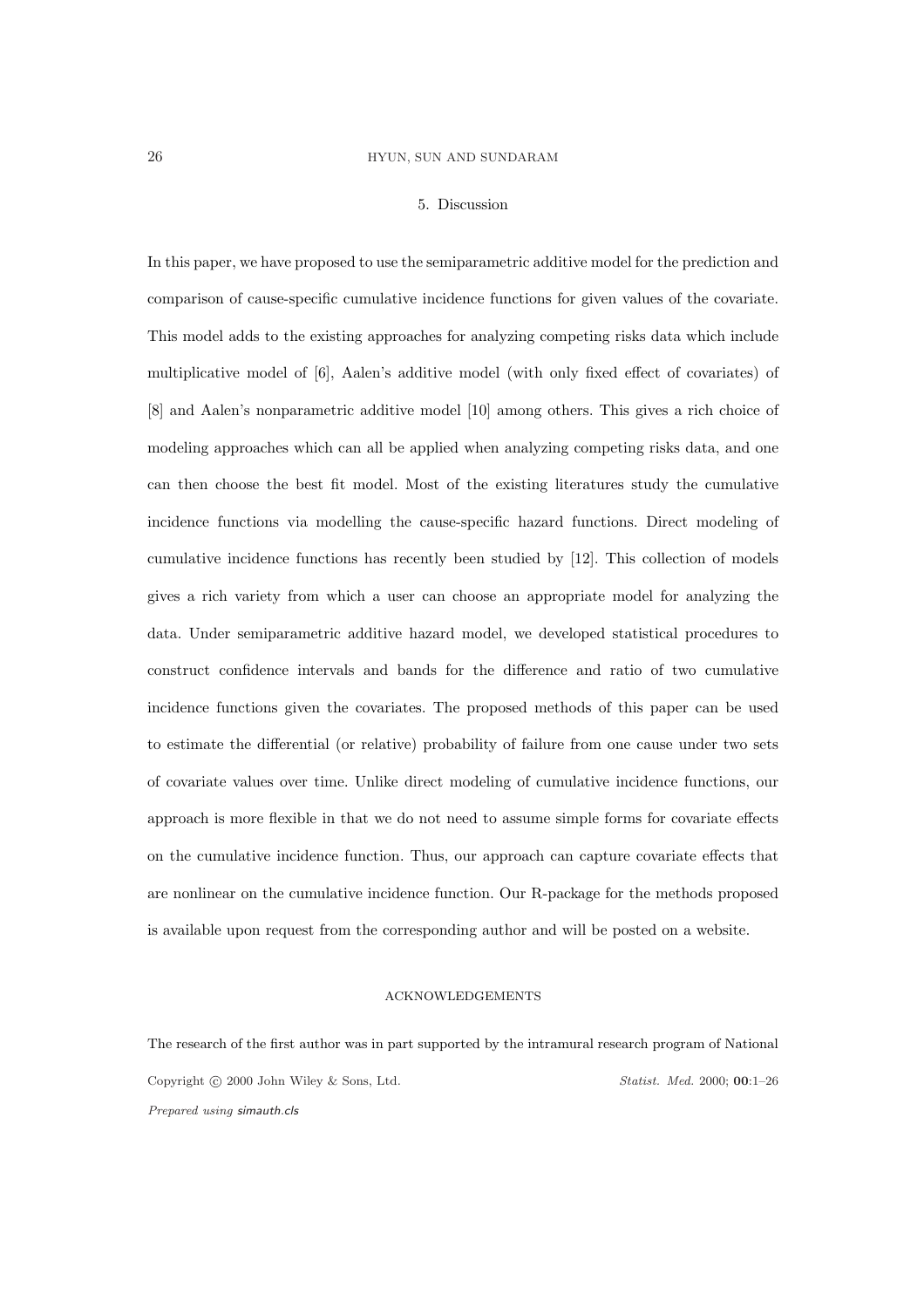Institutes of Health and in part by NSF grants DMS-0304922 and DMS-0604576. The research of the second author was partially supported by NSF grant DMS-0604576 and NIH grant 2 RO1 AI054165-04. The research of third author was supported by the intramural research program of Eunice Kennedy Shriver National Institute of Child Health and Human Development. The authorship is listed in alphabetical order.

#### **REFERENCES**

- 1. McKeague IW, Sasieni PD. A partly parametric additive risk model. Biometrika, 1994; 81:501–514.
- 2. Andersen PK, Borgan Ø., Gill RD, Keiding N. Statistical models based on counting processes. Springerverlag: New York, 1993.
- 3. Kalbfleisch JD, Prentice, RL. The Statistical Analysis of Failure Time Data. Wiley: New York, 1980.
- 4. Cox DR. Regression models and life tables (with discussion). Journal of royal statistical society, series –B, 1972; 34:187–220.
- 5. Andersen PK, Gill RD. Cox's regression model for counting processess: A large sample study. Annals of Statistics, 1982; 10:1100–1120.
- 6. Cheng SC, Fine JP, Wei LJ. Prediction of cumulative incidence funciton under the proportional hazards model. Biometrics, 1998; 54:219–228.
- 7. Lin DY, Wei LJ, Ying Z. Checking the Cox model with cumulative sums of martingale-based residuals. Biometrika 1993; 80:557–572.
- 8. Shen Y, Cheng SC. Confidence Bands for Cumulative Incidence Curves under the Additive Risk Model. Biometrics, 1999; 55:1093–1100.
- 9. Lin DY, Ying Z. Semiparametric analysis of the additive risk model. Biometrika 1994; 81:61–71.
- 10. Aalen OO, Borgan O, Fekjaer H. Covariate adjustment of event histories estimated from Markov chains: The additive approach. Biometrics, 2001; 57:993–1001.
- 11. Martinussen T, Scheike TH. Dynamic Regression Models for Survival Data. Springer: New York, 2006.
- 12. Scheike TH, Zhang MJ, Gerds T. Predicting cumulative incidence probability by direct binomial regression. Biometrika, 2008;95: 1–16, DOI: 10.1093/biomet/asm096.

Copyright © 2000 John Wiley & Sons, Ltd. Statist. Med. 2000; 00:1-26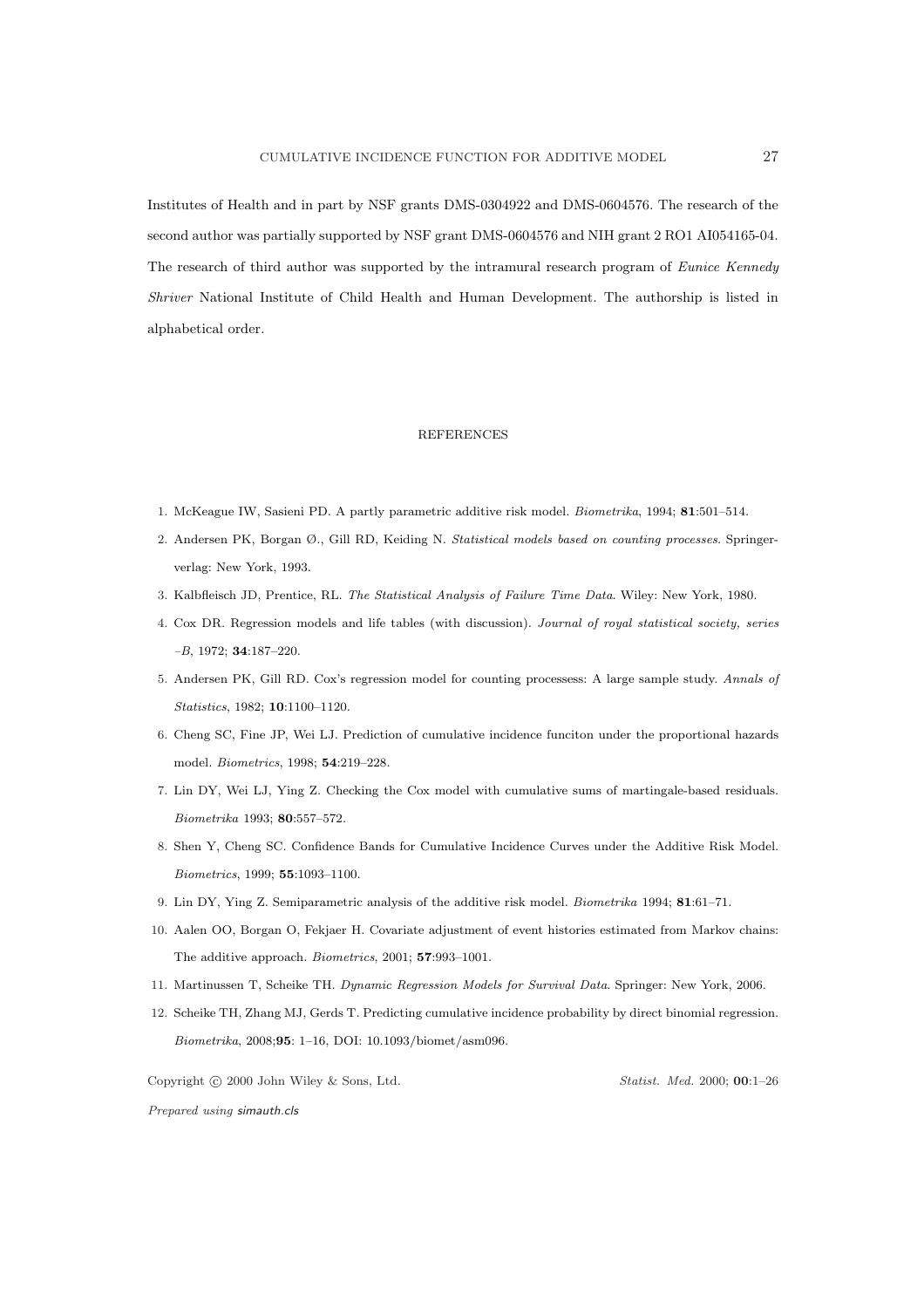## APPENDIX: Proof of Asymptotic Results

The following results state that  $\sqrt{n}$  $\left(\widehat{F}_1(t|x_0,z_0)-F_1(t|x_0,z_0)\right)$ is asymptotically equivalent to a sum of martingale  $U_1(t|x_0, z_0)$ , and it converges in distribution to a Gaussian process. Using arguments similar to those given by [1] it can be shown that

$$
\sqrt{n}\left(\widehat{\beta}_k-\beta_k\right)=C_k^{-1}\frac{1}{\sqrt{n}}\sum_{i=1}^n D_{ki}+o_p(1),
$$

and

$$
\sqrt{n}\left(\widehat{A}_k(t) - A_k(t)\right) = \frac{1}{\sqrt{n}} \sum_{i=1}^n Q_{ki}(t) + o_p(1),
$$

where

$$
Q_{ki}(t) = \int_0^t \left( n^{-1} W_k(u) \right)^{-1} \omega_{ki}(u) x_i dM_{ki}(u) - \int_0^t X_k^-(u) Z(u) d u C_k^{-1} D_{ki}.
$$

Note that  $M_{ki}$  is a martingale with respect to the counting process  $N_{ki}$ .

Define  $W_k(t|x_0, z_0) = \sqrt{n}$  $\left(\widehat{\Lambda}_k(t|x_0,z_0)-\Lambda_k(t|x_0,z_0)\right)$ . Then the process  $W_k(t|x_0, z_0)$  is asymptotically equivalent to  $\widetilde{W}_k(t|x_0, z_0)$ , since

$$
W_k(t|x_0, z_0) = \sqrt{n} \left( x_0^T \widehat{A}_k(t) + t z_0^T \widehat{\beta}_k - x_0^T A_k(t) - t z_0^T \beta_k \right)
$$
  

$$
= x_0^T \left[ \sqrt{n} \left( \widehat{A}_k(t) - A_k(t) \right) \right] + t z_0^T \left[ \sqrt{n} \left( \widehat{\beta}_k - \beta_k \right) \right]
$$
  

$$
\approx \frac{1}{\sqrt{n}} \sum_{i=1}^n \left( x_0^T Q_{ki}(t) + t z_0^T C_k^{-1} D_{ki} \right) \equiv \widetilde{W}_k(t|x_0, z_0).
$$

Note that

$$
\widehat{F}_1(t|x_0, z_0) - F_1(t|x_0, z_0) = \int_0^t S(u|x_0, z_0) d\{\widehat{\Lambda}_1(u|x_0, z_0) - \Lambda_1(u|x_0, z_0)\} + \int_0^t \{\widehat{S}(u|x_0, z_0) - S(u|x_0, z_0)\} d\widehat{\Lambda}_1(u|x_0, z_0).
$$

Using the Taylor expansion to the second component in the preceding expression,  $\frac{t}{c}$ 

$$
\int_0^{\infty} {\{\widehat{S}(u|x_0, z_0) - S(u|x_0, z_0)\} \, d\widehat{\Lambda}_1(u|x_0, z_0)}\n= - \int_0^t S(u|x_0, z_0) \left( \sum_{k=1}^K \widehat{\Lambda}_k(u|x_0, z_0) - \sum_{k=1}^K \Lambda_k(u|x_0, z_0) \right) d\widehat{\Lambda}_1(u|x_0, z_0).
$$

Then it follows that

$$
\sqrt{n}\left(\widehat{F}_1(t|x_0, z_0) - F_1(t|x_0, z_0)\right)
$$
\n
$$
\approx \int_0^t S(u|x_0, z_0) d\widetilde{W}_1(u|x_0, z_0) - \sum_{k=1}^K \int_0^t S(u|x_0, z_0) \widetilde{W}_k(u|x_0, z_0) d\Lambda_1(u|x_0, z_0).
$$
\n(7)

Copyright © 2000 John Wiley & Sons, Ltd. Statist. Med. 2000; 00:1-26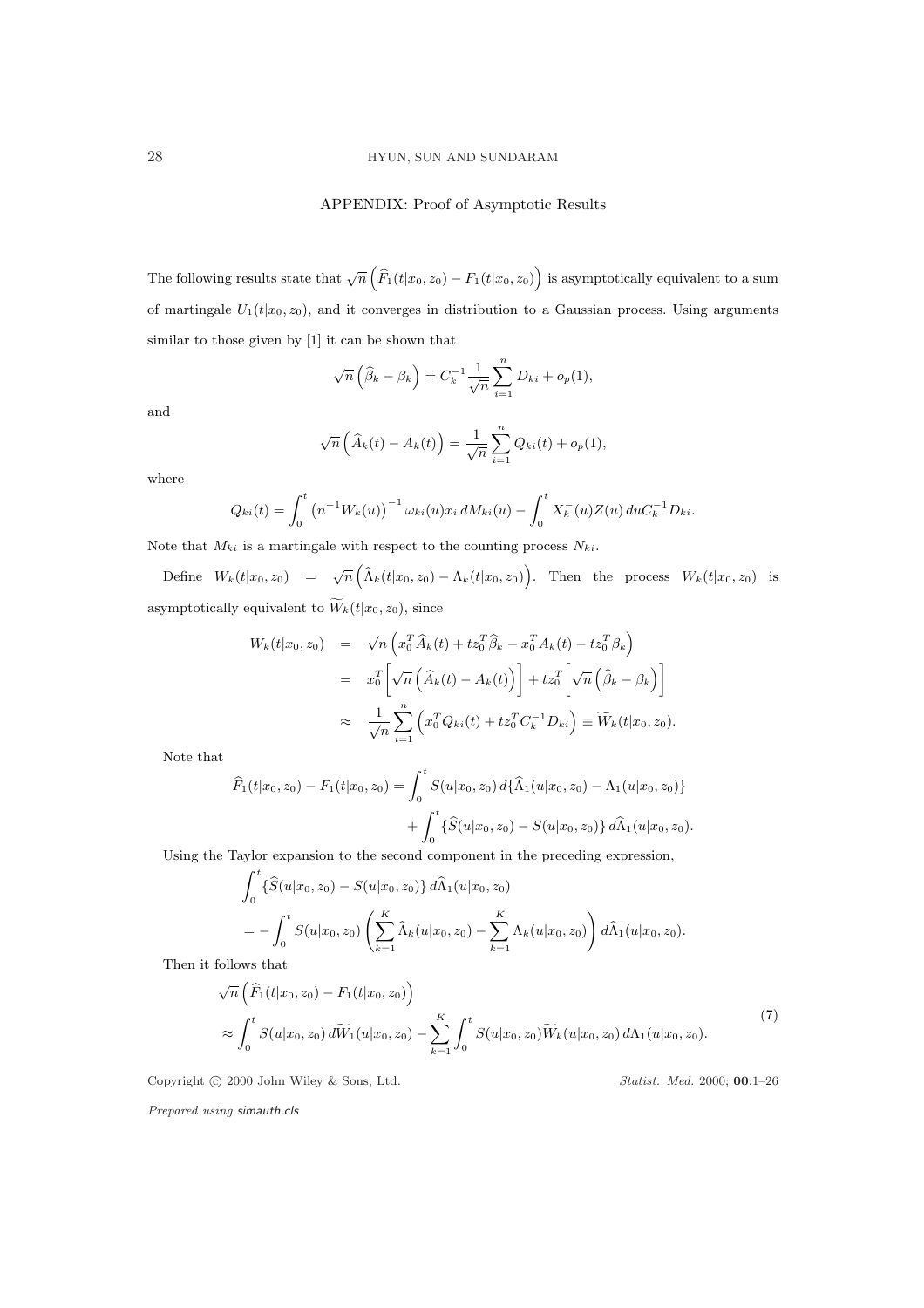From integration by parts,

$$
\int_0^t S(u|x_0, z_0) \widetilde{W}_k(u|x_0, z_0) d\Lambda_1(u|x_0, z_0)
$$
  
= 
$$
\int_0^t \widetilde{W}_k(u|x_0, z_0) S(u|x_0, z_0) d\Lambda_1(u|x_0, z_0)
$$
  
= 
$$
\int_0^t \widetilde{W}_k(u|x_0, z_0) dF_1(u|x_0, z_0)
$$
  
= 
$$
F_1(t|x_0, z_0) \widetilde{W}_k(t|x_0, z_0) - \int_0^t F_1(u|x_0, z_0) d\widetilde{W}_k(u|x_0, z_0)
$$
  
= 
$$
\int_0^t \{F_1(t|x_0, z_0) - F_1(u|x_0, z_0)\} d\widetilde{W}_k(u|x_0, z_0)
$$
  
= 
$$
\int_0^t F_1^C(t, u) d\widetilde{W}_k(u|x_0, z_0).
$$

Since

$$
\widetilde{W}_k(t|x_0, z_0) = \frac{1}{\sqrt{n}} \sum_{i=1}^n \left( x_0^T Q_{ki}(t) + t z_0^T C_k^{-1} D_{ki} \right),
$$

it follows that

$$
\int_{0}^{t} S(u|x_{0}, z_{0}) \widetilde{W}_{k}(u|x_{0}, z_{0}) d\Lambda_{1}(u|x_{0}, z_{0})
$$
\n
$$
= \int_{0}^{t} F_{1}^{C}(t, u) d\widetilde{W}_{k}(u|x_{0}, z_{0})
$$
\n
$$
= \frac{1}{\sqrt{n}} \sum_{i=1}^{n} \left( \int_{0}^{t} F_{1}^{C}(t, u) x_{0}^{T} (n^{-1} W_{k}(u))^{-1} \omega_{ki}(u) x_{i} dM_{ki}(u) - \int_{0}^{t} F_{1}^{C}(t, u) x_{0}^{T} X_{k}^{-}(u)^{T} Z(u) du C_{k}^{-1} D_{ki} + \int_{0}^{t} F_{1}^{C}(t, u) du z_{0}^{T} C_{k}^{-1} D_{ki} \right).
$$
\n(8)

Then from (7) and (8)  $\sqrt{n}$  $\left(\widehat{F}_1(t|x_0,z_0)-F_1(t|x_0,z_0)\right)$ can be approximated by martingale processes

$$
U_1(t|x_0, z_0) = \frac{1}{\sqrt{n}} \sum_{i=1}^n \epsilon_{1i}(t|x_0, z_0), \tag{9}
$$

Copyright © 2000 John Wiley & Sons, Ltd. Statist. Med. 2000; 00:1-26